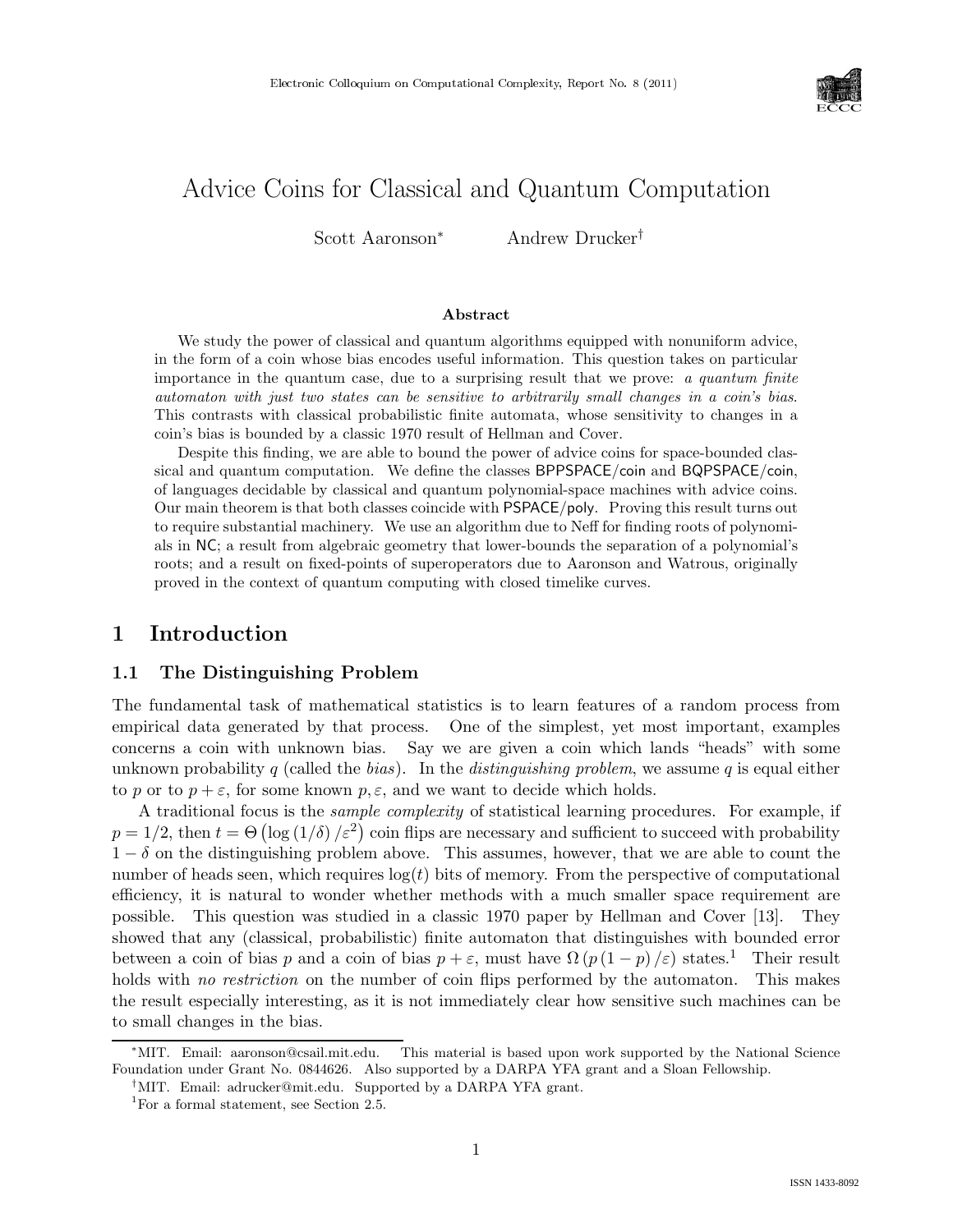Several variations of the distinguishing problem for space-bounded automata were studied in related works by Hellman [12] and Cover [10]. Very recently, Braverman, Rao, Raz, and Yehudayoff [8] and Brody and Verbin [9] studied the power of restricted-width, read-once branching programs for this problem. The distinguishing problem is also closely related to the *approximate majority* problem, in which given an *n*-bit string x, we want to decide whether x has Hamming weight less than  $(1/2 - \varepsilon)n$  or more than  $(1/2 + \varepsilon)n$ . A large body of research has addressed the ability of constant-depth circuits to solve the approximate majority problem and its variants [1, 3, 4, 17, 20, 21].

#### 1.2 The Quantum Case

In this paper, our first contribution is to investigate the power of quantum space-bounded algorithms to solve the distinguishing problem. We prove the surprising result that, in the absence of noise, quantum finite automata with a constant number of states can be sensitive to *arbitrarily small* changes in bias:

**Theorem 1 (Informal)** For any  $p \in [0,1]$  and  $\varepsilon > 0$ , there is a quantum finite automaton  $M_{p,\varepsilon}$ with just two states (not counting the  $|$ Accept $\rangle$  and  $|$ Reject $\rangle$  states) that distinguishes a coin of bias p from a coin of bias  $p + \varepsilon$ ; the difference in acceptance probabilities between the two cases is at least 0.01. (This difference can be amplified using more states.)

In other words, the lower bound of Hellman and Cover [13] has no analogue for quantum finite automata. The upshot is that we obtain a natural example of a task that a quantum finite automaton can solve using arbitrarily fewer states than a probabilistic finite automaton, not merely exponentially fewer states! Galvao and Hardy [11] gave a related example, involving an automaton that moves continuously through a field  $\varphi$ , and needs to decide whether an integral  $\int_0^1 \varphi(x) dx$  is odd or even, promised that it is an integer. Here, a quantum automaton needs only a single qubit, whereas a classical automaton cannot guarantee success with any finite number of bits. Naturally, both our quantum automaton and that of Galvao and Hardy only work in the absence of noise.

#### 1.3 Coins as Advice

This unexpected power of quantum finite automata invites us to think further about what sorts of statistical learning are possible using a small number of qubits. In particular, if space-bounded quantum algorithms can detect arbitrarily small changes in a coin's bias, then could a  $p$ -biased coin be an incredibly-powerful *information resource* for quantum computation, if the bias  $p$  was well-chosen? A bias  $p \in (0,1)$  can be viewed in its binary expansion  $p = 0.p_1p_2...$  as an infinite sequence of bits; by flipping a p-biased coin, we could hope to access those bits, perhaps to help us perform computations.

This idea can be seen in "Buffon's needle," a probabilistic experiment that in principle allows one to calculate the digits of  $\pi$  to any desired accuracy.<sup>2</sup> It can also be seen in the old speculation that computationally-useful information might somehow be encoded in dimensionless physical constants, such as the fine-structure constant  $\alpha \approx 0.0072973525377$  that characterizes the strength of the electromagnetic interaction. But leaving aside the question of which biases  $p \in [0,1]$  can be realized by actual physical processes, let us assume that coins of any desired bias are available. We can then ask: what computational problems can be solved efficiently using such coins? This

<sup>2</sup> See http://en.wikipedia.org/wiki/Buffon%27s needle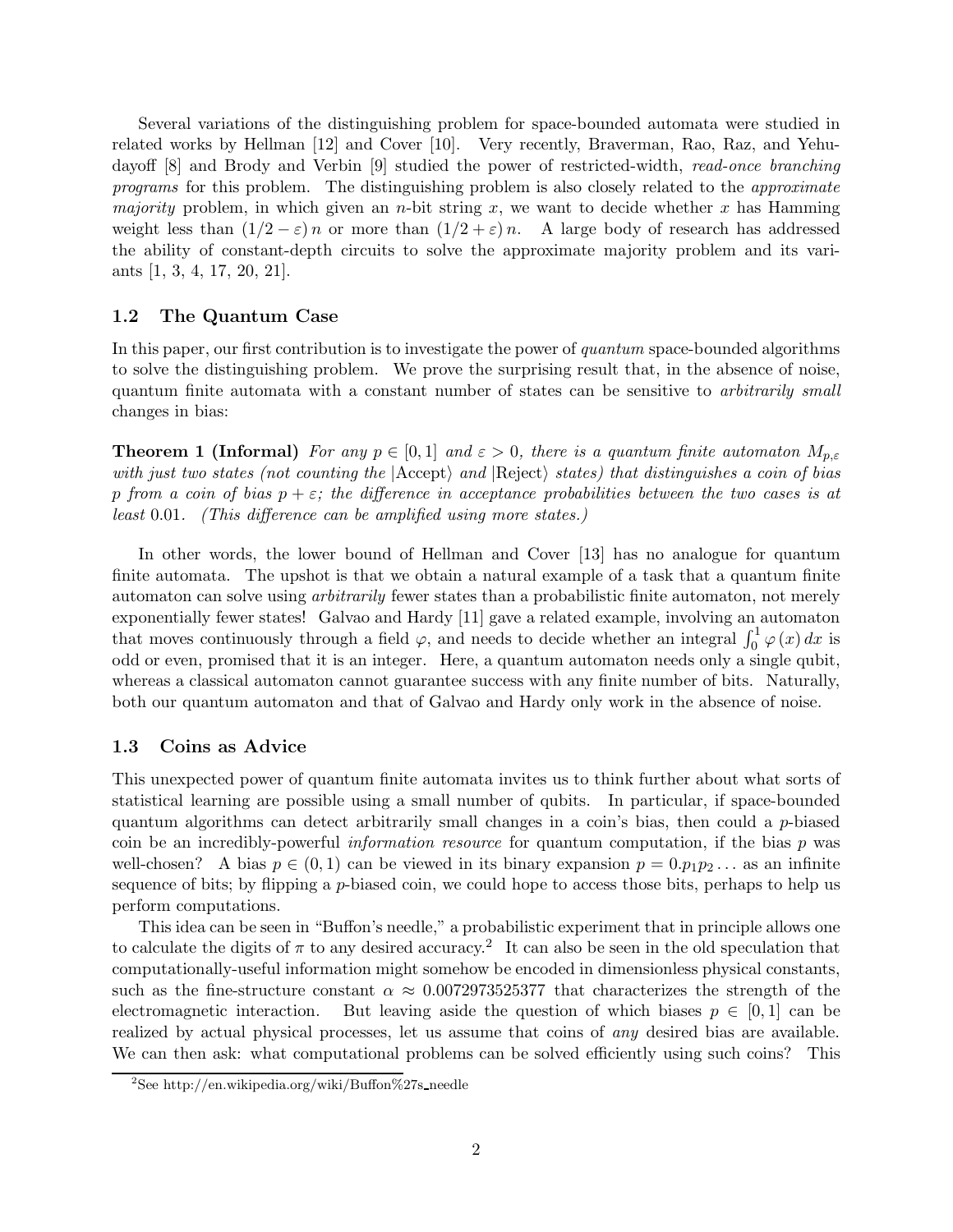question was raised to us by Erik Demaine (personal communication), and was initially motivated by a problem in computational genetics.

In the model that we use, a Turing machine receives an input  $x$  and is given access to a sequence of bits drawn independently from an *advice coin* with some arbitrary bias  $p_n \in [0,1]$ , which may depend on the input length  $n = |x|$ . The machine is supposed to decide (with high success probability) whether x is in some language L. We allow  $p_n$  to depend only on |x|, not on x itself, since otherwise the bias could be set to 0 or 1 depending on whether  $x \in L$ , allowing membership in  $L$  to be decided trivially. We let BPPSPACE/coin be the class of languages decidable with bounded error by polynomial-space algorithms with an advice coin. Similarly, BQPSPACE/coin is the corresponding class for polynomial-space quantum algorithms. We impose no bound on the running time of these algorithms.

It is natural to compare these classes with the corresponding classes BPPSPACE/poly and BQPSPACE/poly, which consist of all languages decidable by BPPSPACE and BQPSPACE machines respectively, with the help of an arbitrary *advice string*  $w_n \in \{0,1\}^*$  that can depend only on the input length  $n = |x|$ . Compared to the standard advice classes, the strength of the coin model is that an advice coin bias  $p_n$  can be an arbitrary real number, and so encode infinitely many bits; the weakness is that this information is only accessible indirectly through the observed outcomes of coin flips.

It is tempting to try to simulate an advice coin using a conventional advice string, which simply specifies the coin's bias to poly  $(n)$  bits of precision. At least in the classical case, the effect of "rounding" the bias can then be bounded by the Hellman-Cover Theorem. Unfortunately, that theorem (whose bound is essentially tight) is not strong enough to make this work: if the bias  $p$ is extremely close to 0 or 1, then a PSPACE machine really can detect changes in  $p$  much smaller than  $2^{-poly(n)}$ . This means that upper-bounding the power of advice coins is a nontrivial problem even in the classical case. In the quantum case, the situation is even worse, since as mentioned earlier, the quantum analogue of the Hellman-Cover Theorem is false.

Despite these difficulties, we are able to show strong limits on the power of advice coins in both the classical and quantum cases. Our main theorem says that PSPACE machines can effectively extract only poly  $(n)$  bits of "useful information" from an advice coin:

#### Theorem 2 (Main)  $BQPSPACE/coin = BPPSPACE/coin = PSPACE/poly$ .

The containment PSPACE/poly  $\subseteq$  BPPSPACE/coin is easy. On the other hand, proving BPPSPACE/coin  $\subseteq$  PSPACE/poly appears to be no easier than the corresponding quantum class containment. To prove that  $BQPSPACE/coin \subseteq PSPACE/poly$ , we will need to understand the behavior of a space-bounded advice coin machine  $M$ , as we vary the coin bias  $p$ . By applying a theorem of Aaronson and Watrous [2] (which was originally developed to understand quantum computing with closed timelike curves), we prove the key property that, for each input  $x$ , the acceptance probability  $a_x(p)$  of M is a rational function in p of degree at most  $2^{poly(n)}$ . It follows that  $a_x(p)$  can "oscillate" between high and low values no more than  $2^{poly(n)}$  times as we vary p. Using this fact, we will show how to identify the "true" bias  $p^*$  to sufficient precision with an advice string of poly  $(n)$  bits. What makes this nontrivial is that, in our case, "sufficient precision" sometimes means  $\exp(n)$  bits! In other words, the rational functions  $a_x(p)$  really can be sensitive to doubly-exponentially-small changes to  $p$ . Fortunately, we will show that this does not happen too often, and can be dealt with when it does.

In order to manipulate coin biases to exponentially many bits of precision—and to interpret our advice string—in polynomial space, we use two major tools. The first is a space-efficient algorithm for finding roots of univariate polynomials, developed by Neff [14] in the 1990s. The second is a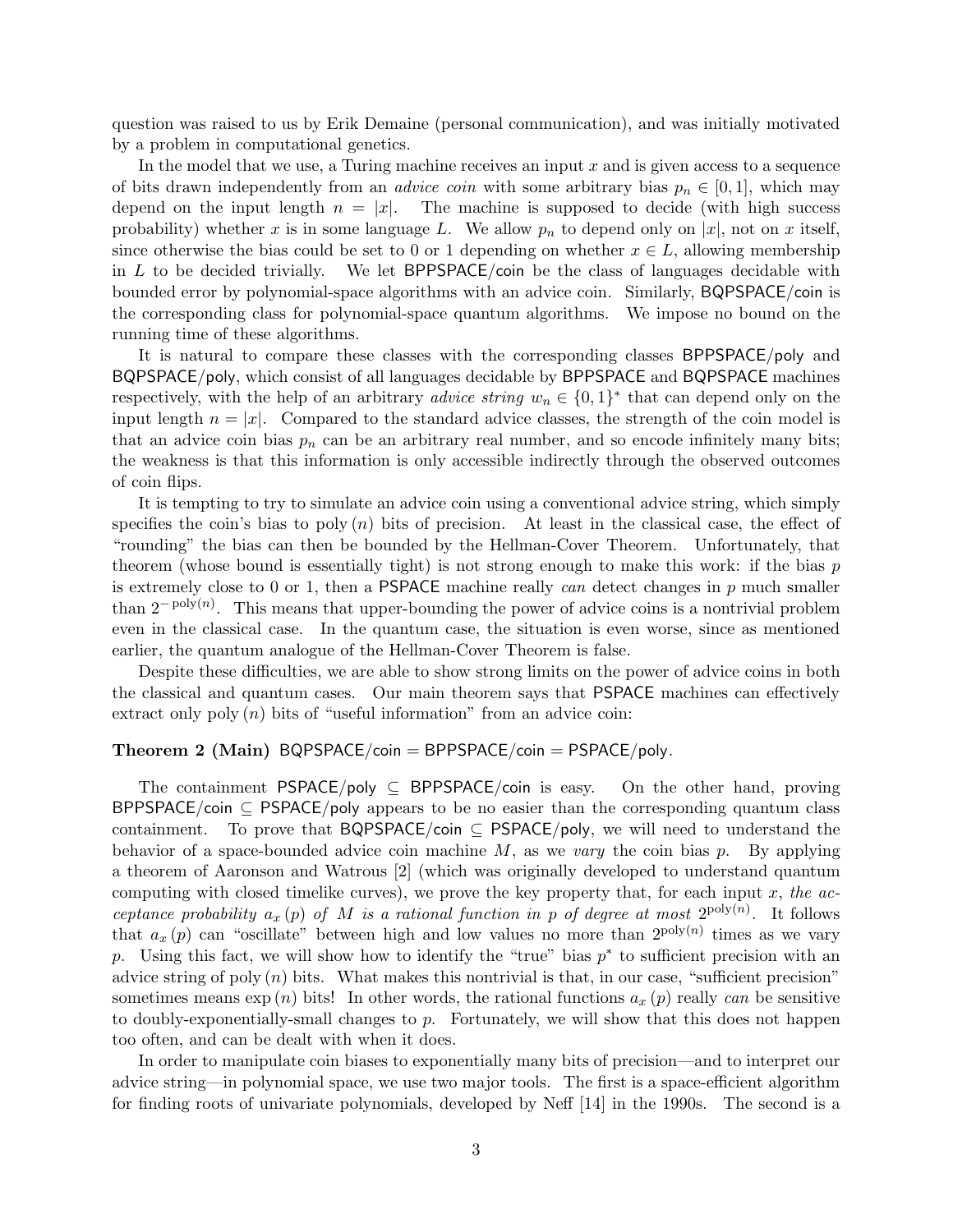lower bound from algebraic geometry, on the spacing between consecutive roots of a polynomial with bounded integer coefficients. Besides these two tools, we will also need space-efficient linear algebra algorithms due to Borodin, Cook, and Pippenger [7].

## 2 Preliminaries

We assume familiarity with basic notions of quantum computation. A detailed treatment of spacebounded quantum Turing machines was given by Watrous [22].

#### 2.1 Classical and Quantum Space Complexity

In this paper, it will generally be most convenient to consider an *asymmetric model*, in which a machine  $M$  can accept only by halting and entering a special "Accept" state, but can reject simply by never accepting.

We say that a language  $L$  is in the class  $\mathsf{BPPSPACE/poly}$  if there exists a classical probabilistic **PSPACE** machine M, as well as a collection  ${w_n}_{n\geq 1}$  of polynomial-size advice strings, such that:

(1) If  $x \in L$ , then  $Pr[M(x, w_n)] \text{ accepts} \geq 2/3$ .

(2) If  $x \notin L$ , then  $Pr[M(x, w_n)] \text{ accepts} \leq 1/3$ .

Note that we do not require  $M$  to accept within any fixed time bound. So for example,  $M$ could have expected running time that is finite, yet *doubly* exponential in  $n$ .

The class BQPSPACE/poly is defined similarly to the above, except that now  $M$  is a polynomialspace quantum machine rather than a classical one. Also, we assume that  $M$  has a designated accepting state,  $|$ Accept $\rangle$ . After each computational step, the algorithm is measured to determine whether it is in the  $|Accept\rangle$  state, and if so, it halts.

Watrous [22] proved the following:

Theorem 3 (Watrous [22])  $BQPSPACE/poly = BPPSPACE/poly = PSPACE/poly$ .

Note that Watrous stated his result for uniform complexity classes, but the proof carries over to the nonuniform case without change.

#### 2.2 Superoperators and Linear Algebra

We will be interested in S-state quantum finite automata that can include non-unitary transformations such as measurements. The state of such an automaton need not be a *pure state* (that is, a unit vector in  $\mathbb{C}^S$ ), but can in general be a *mixed state* (that is, a probability distribution over such vectors). Every mixed state is uniquely represented by an  $S \times S$ , Hermitian, trace-1 matrix  $\rho$  called the *density matrix*. See Nielsen and Chuang [16] for more about the density matrix formalism.

One can transform a density matrix  $\rho$  using a *superoperator*, which is any operation of the form

$$
\mathcal{E}(\rho) = \sum_j E_j \rho E_j^{\dagger},
$$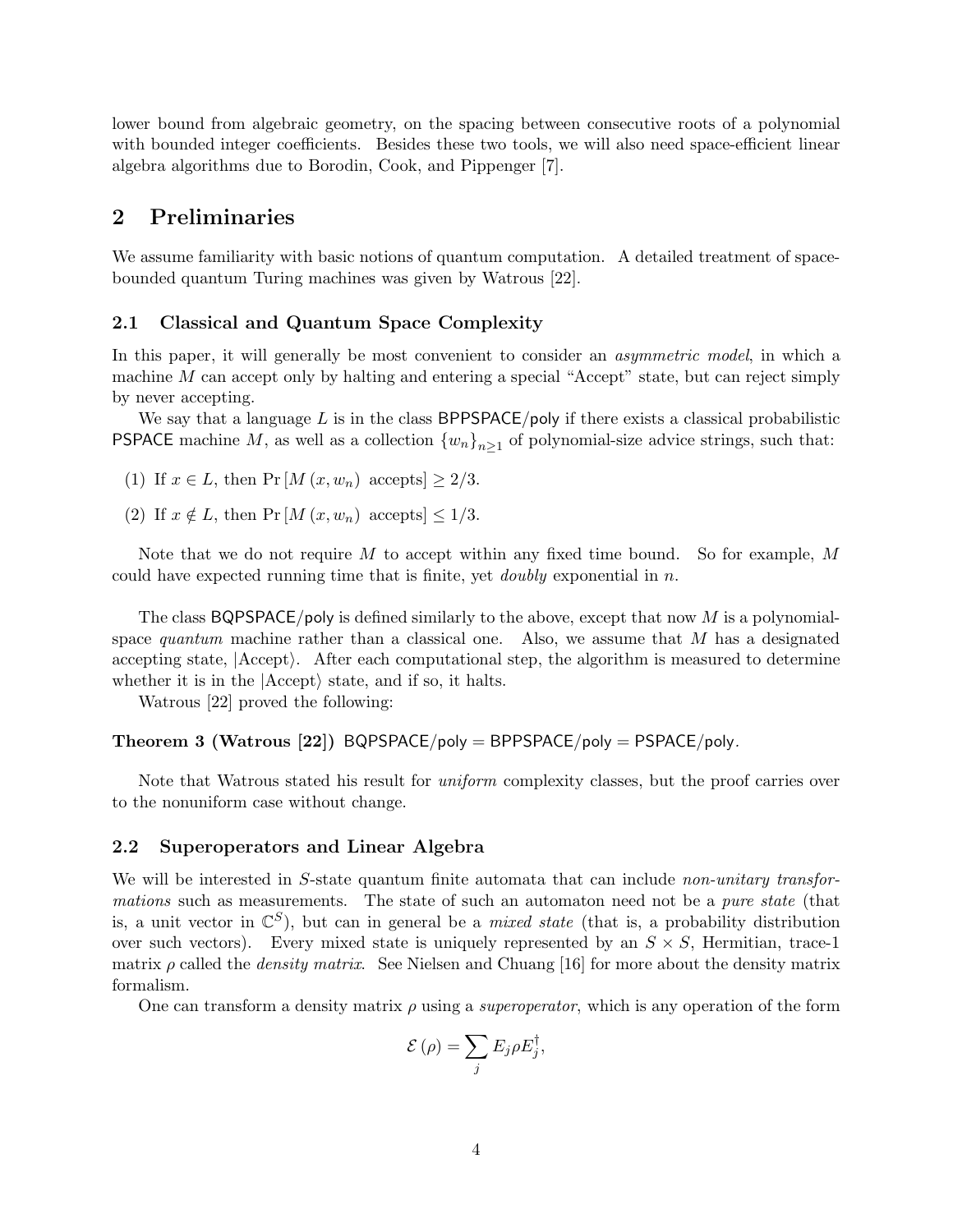where the matrices  $E_j \in \mathbb{C}^{S \times S}$  satisfy  $\sum_j E_j^{\dagger} E_j = I$ .<sup>3</sup>

We will often find it more convenient to work with a "vectorized" representation of mixed states and superoperators. Given a density matrix  $\rho \in \mathbb{C}^{S \times S}$ , let vec  $(\rho)$  be a vector in  $\mathbb{C}^{S^2}$  containing the  $S^2$  entries of  $\rho$ . Similarly, given a superoperator  $\mathcal{E}$ , let mat  $(\mathcal{E}) \in \mathbb{C}^{S^2 \times S^2}$  denote the matrix that describes the action of  $\mathcal E$  on vectorized mixed states, i.e., that satisfies

$$
\mathrm{mat}(\mathcal{E}) \cdot \mathrm{vec}(\rho) = \mathrm{vec}(\mathcal{E}(\rho)).
$$

We will need a theorem due to Aaronson and Watrous [2], which gives us constructive access to the fixed-points of superoperators.

**Theorem 4 (Aaronson-Watrous [2])** Let  $\mathcal{E}(\rho)$  be a superoperator on an S-dimensional system. Then there exists a second superoperator  $\mathcal{E}_{fix}(\rho)$  on the same system, such that:

- (i)  $\mathcal{E}_{fix}(\rho)$  is a fixed-point of  $\mathcal E$  for every mixed state  $\rho$ : that is,  $\mathcal E(\mathcal{E}_{fix}(\rho)) = \mathcal E(\rho)$ .
- (ii) Every mixed state  $\rho$  that is a fixed-point of  $\mathcal E$  is also a fixed-point of  $\mathcal E_{\text{fix}}$ .
- (iii) Given the entries of mat  $(\mathcal{E})$ , the entries of mat  $(\mathcal{E}_{fix})$  can be computed in polylog(S) space.

The following fact, which we call the "Leaky Subspace Lemma,"will play an important role in our analysis of quantum finite automata. Intuitively it says that, if repeatedly applying a linear transformation A to a vector y "leaks" y into the span of another vector x, then there is a uniform lower bound on the rate at which the leaking happens.

**Lemma 5 (Leaky Subspace Lemma)** Let  $A \in \mathbb{C}^{n \times n}$  and  $x \in \mathbb{C}^n$ . Suppose that for all vectors y in some compact set  $U \subset \mathbb{C}^n$ , there exists a positive integer k such that  $x^{\dagger} A^k y \neq 0$ . Then

$$
\inf_{y \in U} \max_{k \in [n]} \left| x^{\dagger} A^k y \right| > 0.
$$

**Proof.** It suffices to prove the following claim: for all  $y \in U$ , there exists a  $k \in [n]$  such that  $x^{\dagger} A^k y \neq 0$ . For given this claim, Lemma 5 follows by the fact that  $f(y) := \max_{k \in [n]} |x^{\dagger} A^k y|$  is a continuous positive function on a compact set U.

We now prove the claim. Let  $V_t$  be the vector space spanned by  $\{Ay, A^2y, \ldots, A^ty\}$ , let  $V := \bigcup_{t>0} V_t$ , and let  $d = \dim V$ . Then clearly  $d \leq n$  and  $\dim (V_{t-1}) \leq \dim (V_t) \leq \dim (V_{t-1}) + 1$ for all t. Now suppose dim  $(V_t) = \dim(V_{t-1})$  for some t. Then it must be possible to write  $A^t y$  as a linear combination of  $Ay, \ldots, A^{t-1}y$ :

$$
Aty = c1Ay + \cdots + ct-1At-1y.
$$

But this means that every *higher* iterate  $(A^{t+1}y, A^{t+2}y, \text{ etc.})$  is also expressible as a linear combination of the lower iterates: for example,

$$
A^{t+1}y = c_1 A^2 y + \dots + c_{t-1} A^t y.
$$

Therefore  $d = \dim(V_{t-1})$ . The conclusion is that  $\mathcal{B} := \{Ay, A^2y, \ldots, A^dy\}$  is a basis for V. But then, if there exists a positive integer k such that  $v^{\dagger} A^k w \neq 0$ , then there must also be a  $k \leq d$  such that  $x^{\dagger} A^k y \neq 0$ , by the fact that  $\mathcal B$  is a basis. This proves the claim.

<sup>&</sup>lt;sup>3</sup>This condition is necessary and sufficient to ensure that  $\mathcal{E}(\rho)$  is a mixed state, for every mixed state  $\rho$ .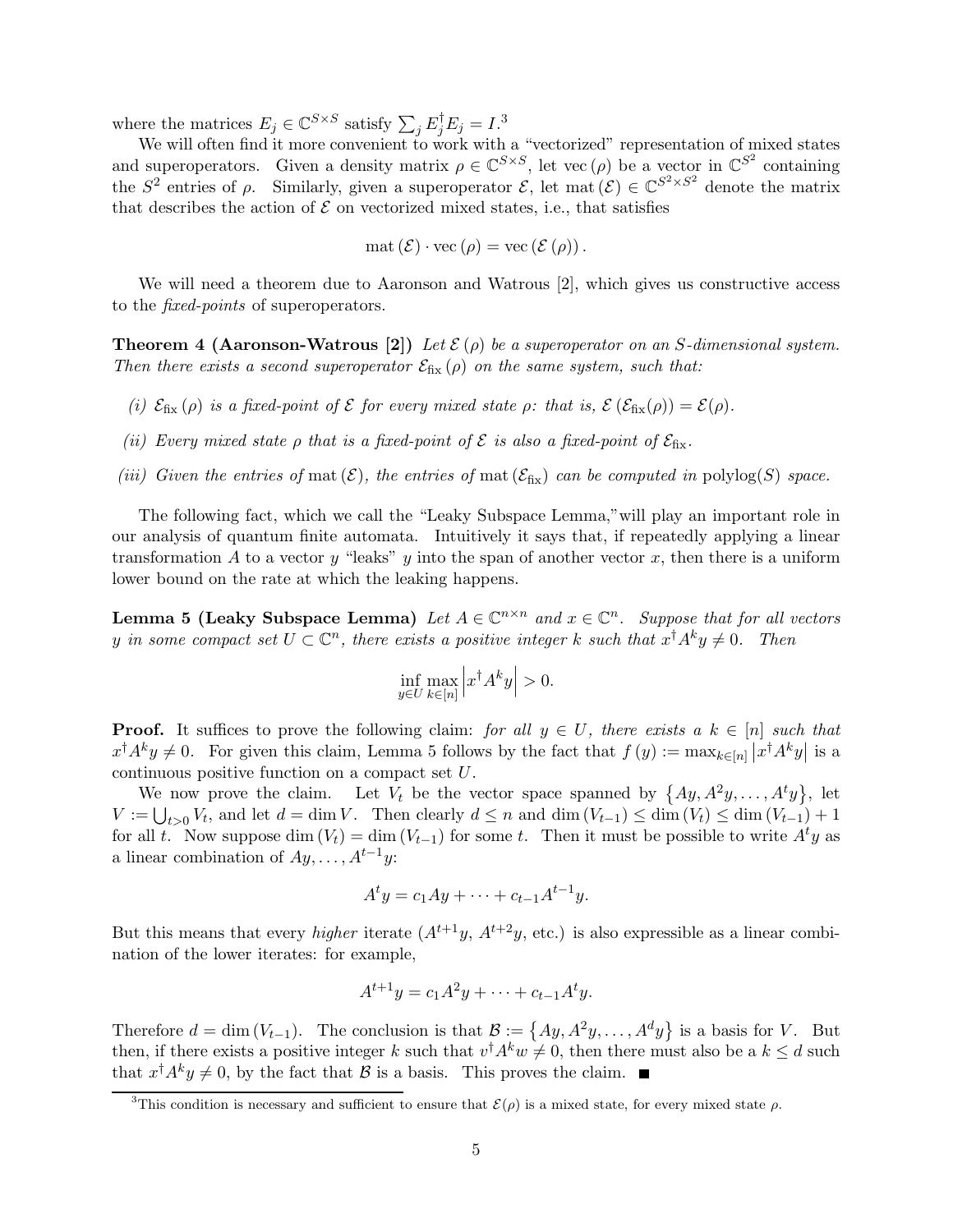#### 2.3 Coin-Flipping Finite Automata

It will often be convenient to use the language of finite automata rather than that of Turing machines. We model a coin-flipping quantum finite automaton as a pair of superoperators  $\mathcal{E}_0, \mathcal{E}_1$ . Say that a coin has *bias*  $p$  if it lands heads with independent probability  $p$  every time it is flipped. (A coin here is just a 0/1-valued random variable, with "heads" meaning a 1 outcome.) Let  $\$_{p}$ denote a coin with bias p. When the automaton is given  $\mathcal{F}_p$ , its state evolves according to the superoperator

$$
\mathcal{E}_p := p\mathcal{E}_1 + (1-p)\,\mathcal{E}_0.
$$

In our model, the superoperators  $\mathcal{E}_0, \mathcal{E}_1$  both incorporate a "measurement step" in which the automaton checks whether it is in a designated basis state  $|$ Accept $\rangle$ , and if so, halts and accepts. Formally, this is represented by a projective measurement with observables  $\{\Gamma_{\text{Acc}}, I - \Gamma_{\text{Acc}}\}$ , where  $\Gamma_{\text{Acc}} := |\text{Accept}\rangle \langle \text{Accept}|.$ 

#### 2.4 Advice Coin Complexity Classes

Given a Turing machine M, let  $M(x, \mathcal{S}_p)$  denote M given input x together with the ability to flip  $\$_{p}$  at any time step. Then BPPSPACE/coin, or BPPSPACE with an advice coin, is defined as the class of languages  $L$  for which there exists a PSPACE machine  $M$ , as well as a sequence of real numbers  ${p_n}_{n \geq 1}$  with  $p_n \in [0,1]$ , such that for all inputs  $x \in \{0,1\}^n$ :

- (1) If  $x \in L$ , then  $M(x, \S_{p_n})$  accepts with probability at least 2/3 over the coin flips.
- (2) If  $x \notin L$ , then  $M(x, \mathcal{S}_{p_n})$  accepts with probability at most 1/3 over the coin flips.

Note that there is no requirement for M to halt after at most exponentially many steps, or even to halt with probability 1; also, M may "reject" its input by looping forever. This makes our main result, which bounds the computational power of advice coins, a stronger statement. Also note that M has no source of randomness other than the coin  $\$_{p_n}$ . However, this is not a serious restriction, since M can easily use  $\$_{p_n}$  to generate unbiased random bits if needed, by using the "von Neumann trick."

Let  $q(n)$  be a polynomial space bound. Then we model a  $q(n)$ -space quantum Turing machine M with an advice coin as a  $2^{q(n)}$ -state automaton, with state space  $\{|y\rangle\}_{y\in\{0,1\}^{q(n)}}$  and initial state  $|0^{q(n)}\rangle$ . Given advice coin  $\mathcal{E}_p$ , the machine's state evolves according to the superoperator  $\mathcal{E}_p = p\mathcal{E}_1 + (1-p)\mathcal{E}_0$ , where  $\mathcal{E}_0, \mathcal{E}_1$  depend on x and n. The individual entries of the matrix representations of  $\mathcal{E}_0$ ,  $\mathcal{E}_1$  are required to be computable in polynomial space.

The machine M has a designated  $|$ Accept $\rangle$  state. In vectorized notation, we let  $v_{\text{Acc}} :=$ vec ( $|Accept\rangle$  (Accept). Since  $|Accept\rangle$  is a computational basis state,  $v_{Acc}$  has a single coordinate with value 1 and is 0 elsewhere. As in Section 2.3, the machine measures after each computation step to determine whether it is in the  $|$ Accept $\rangle$  state.

We let  $\rho_t$  denote the algorithm's state after t steps, and let  $v_t := \text{vec}(\rho_t)$ . If we perform a standard-basis measurement after t steps, then the probability  $a_{x,t}(p)$  of seeing  $|$ Accept $\rangle$  is given by

$$
a_{x,t}(p) = \langle \text{Accept} | \rho_t | \text{Accept} \rangle = v_{\text{Acc}}^{\dagger} v_t.
$$

Note that  $a_{x,t}(p)$  is nondecreasing in t.

Let  $a_x(p) := \lim_{t\to\infty} a_{x,t}(p)$ . Then BQPSPACE/coin is the class of languages L for which there exists a BQPSPACE machine M, as well as a sequence of advice coin biases  ${p_n}_{n\geq 1}$ , such that for all  $x \in \{0,1\}^n$ :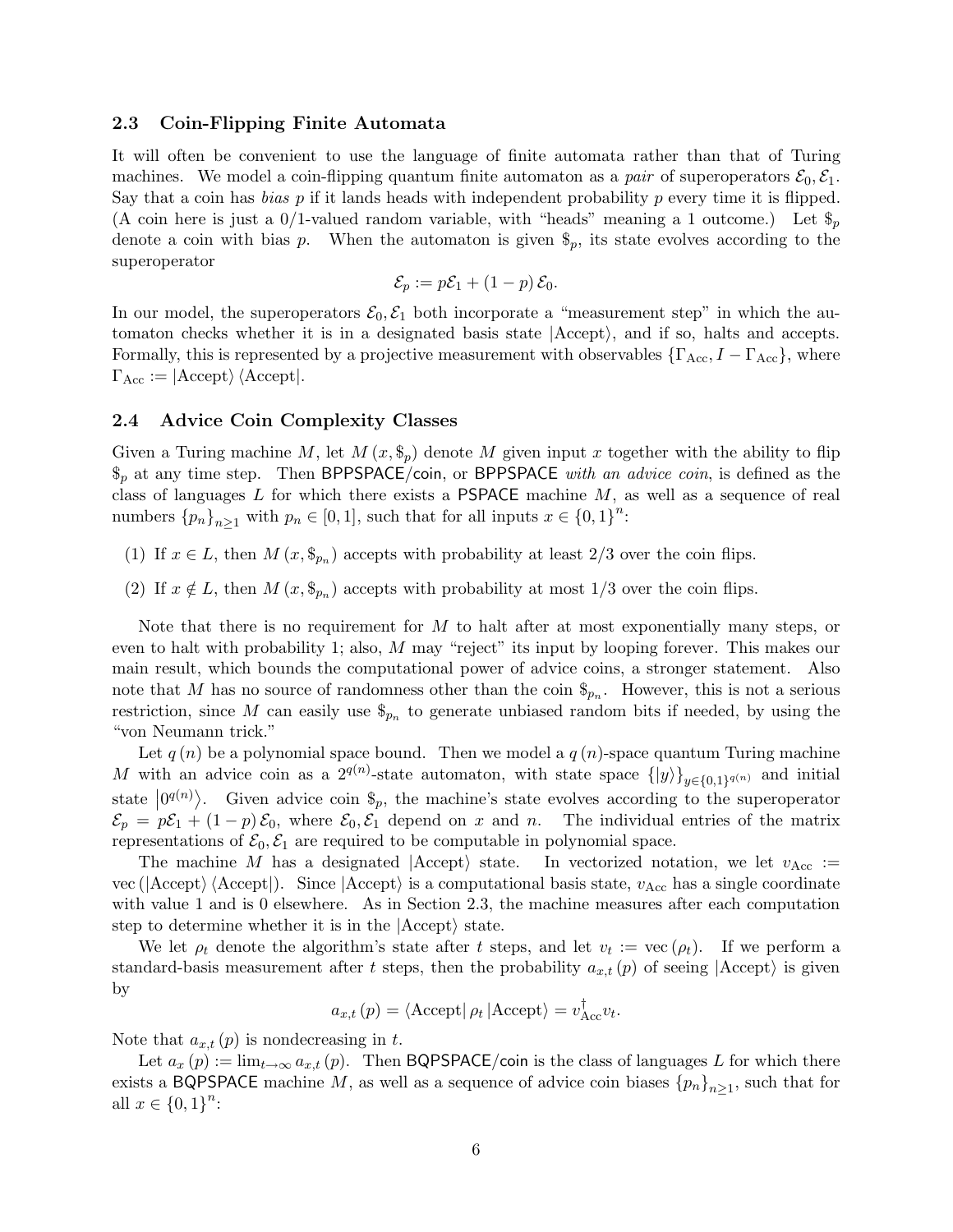- (1) If  $x \in L$ , then  $a_x(p_n) \geq 2/3$ .
- (2) If  $x \notin L$ , then  $a_x (p_n) \leq 1/3$ .

#### 2.5 The Hellman-Cover Theorem

In 1970 Hellman and Cover [13] proved the following important result (for convenience, we state only a special case).

**Theorem 6 (Hellman-Cover Theorem [13])** Let  $\mathcal{S}_p$  be a coin with bias p, and let  $M(\mathcal{S}_p)$  be a probabilistic finite automaton that takes as input an infinite sequence of independent flips of  $\mathcal{S}_n$ , and can 'halt and accept' or 'halt and reject' at any time step. Let  $a_t(p)$  be the probability that  $M(\mathcal{S}_p)$  has accepted after t coin flips, and let  $a(p) = \lim_{t\to\infty} a_t(p)$ . Suppose that  $a(p) \leq 1/3$  and  $a (p + \varepsilon) \geq 2/3$ , for some p and  $\varepsilon > 0$ . Then M must have  $\Omega(p (1 - p)/\varepsilon)$  states.

Let us make two remarks about Theorem 6. First, the theorem is easily seen to be essentially tight: for any p and  $\varepsilon > 0$ , one can construct a finite automaton with  $O(p(1-p)/\varepsilon)$  states such that  $a(p+\varepsilon) - a(p) = \Omega(1)$ . To do so, label the automaton's states by integers in  $\{-K, \ldots, K\}$ , for some  $K = O(p(1-p)/\varepsilon)$ . Let the initial state be 0. Whenever a heads is seen, increment the state by 1 with probability  $1 - p$  and otherwise do nothing; whenever a tails is seen, decrement the state by 1 with probability p and otherwise do nothing. If K is ever reached, then halt and accept (i.e., guess that the bias is  $p + \varepsilon$ ); if  $-K$  is ever reached, then halt and reject (i.e., guess that the bias is  $p$ ).

Second, Hellman and Cover actually proved a stronger result. Suppose we consider the relaxed model in which the finite automaton M never needs to halt, and one defines  $a(p)$  to be the fraction of time that  $M$  spends in a designated subset of 'Accepting' states in the limit of infinitely many coin flips (this limit exists with probability 1). Then the lower bound  $\Omega$  (p  $(1 - p)/\varepsilon$ ) on the number of states still holds. We will have more to say about finite automata that "accept in the limit" in Section 5.

#### 2.6 Facts About Polynomials

We now collect some useful facts about polynomials and rational functions, and about small-space algorithms for root-finding and linear algebra. First we will need the following fact, which follows easily from L'Hôpital's Rule.

Proposition 7 Whenever the limit exists,

$$
\lim_{z \to 0} \frac{c_0 + c_1 z + \dots + c_m z^m}{d_0 + d_1 z + \dots + d_m z^m} = \frac{c_k}{d_k},
$$

where k is the smallest integer such that  $d_k \neq 0$ .

The next two facts are much less elementary. First, we state a bound on the minimum spacing between zeros, for a low-degree polynomial with integer coefficients.

**Theorem 8** ([5, p. 359, Corollary 10.22]) Let  $P(x)$  be a degree-d univariate polynomial, with integer coefficients of bitlength at most  $\tau$ . If  $z, z' \in \mathbb{C}$  are distinct roots of P, then

$$
|z - z'| \ge 2^{-O(d \log d + \tau d)}
$$

.

In particular, if P is of degree at most  $2^{poly(n)}$ , and has integer coefficients with absolute values bounded by  $2^{\text{poly}(n)}$ , then  $|z-z'| \geq 2^{-2^{\text{poly}(n)}}$ .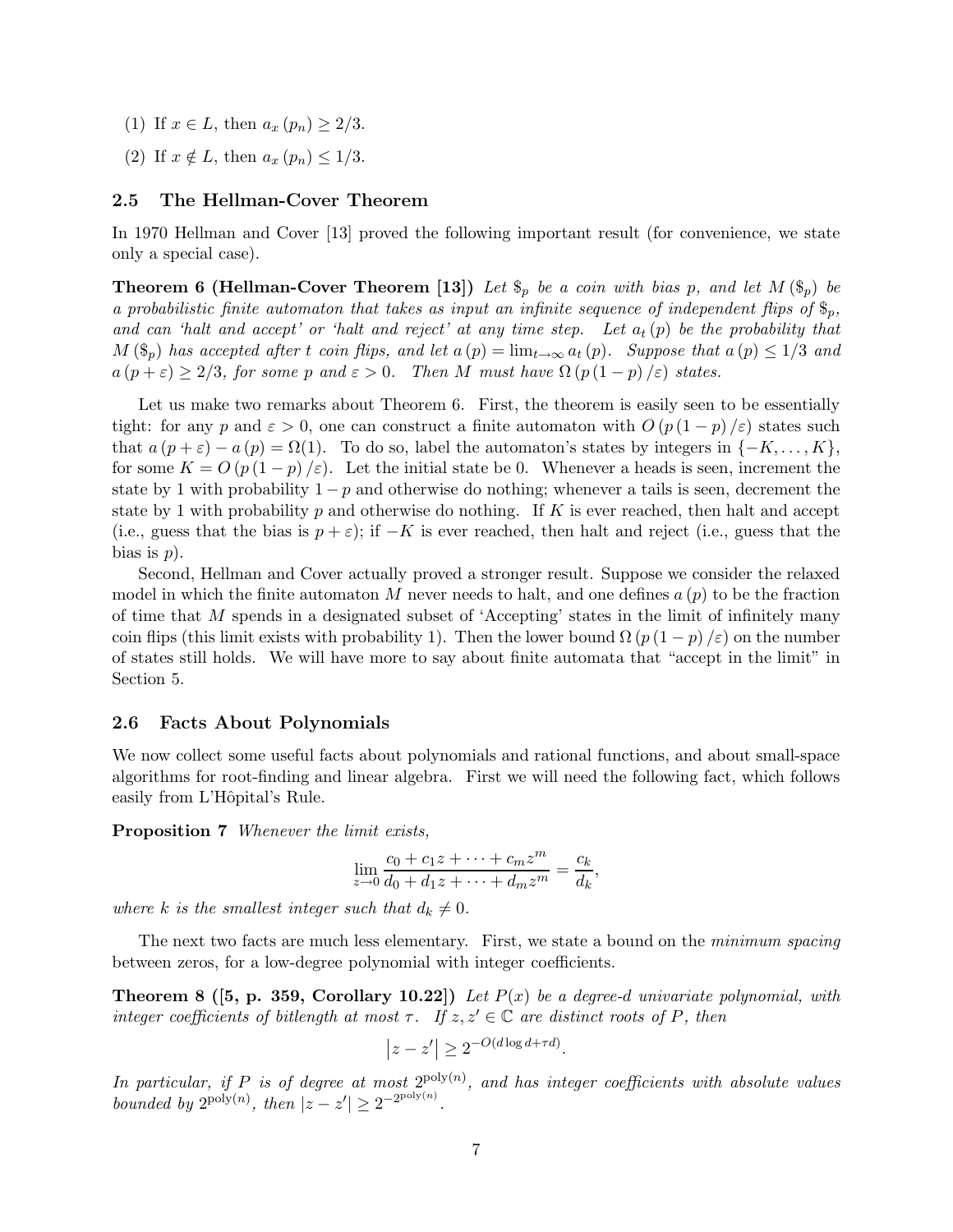We will need to locate the zeros of univariate polynomials to high precision using a small amount of memory. Fortunately, a beautiful algorithm of Neff [14] from the 1990s (improved by Neff and Reif [15] and by Pan [18]) provides exactly what we need.

**Theorem 9** ( $[14, 15, 18]$ ) There exists an algorithm that

- (i) Takes as input a triple  $(P,i,j)$ , where P is a degree-d univariate polynomial with rational<sup>4</sup> coefficients whose numerators and denominators are bounded in absolute value by  $2^m$ .
- (ii) Outputs the  $i<sup>th</sup>$  most significant bits of the real and imaginary parts of the binary expansion of the  $j<sup>th</sup>$  zero of P (in some order independent of i, possibly with repetitions).
- (iii) Uses  $O(polylog (d + i + m))$  space.

We will also need to invert  $n \times n$  matrices using polylog (n) space. We can do so using an algorithm of Borodin, Cook, and Pippenger [7] (which was also used for a similar application by Aaronson and Watrous [2]).

Theorem 10 (Borodin et al. [7, Corollary 4.4]) There exists an algorithm that

- (i) Takes as input an  $n \times n$  matrix  $A = A(p)$ , whose entries are rational functions in p of degree poly  $(n)$ , with the coefficients specified to poly  $(n)$  bits of precision.
- (ii) Computes det (A) (and as a consequence, also the  $(i, j)$  entry of  $A^{-1}$  for any given coordinates  $(i, j)$ , assuming that A is invertible).
- (iii) Uses poly  $(n)$  time and polylog  $(n)$  space.

Note that the algorithms of  $[7, 14, 15, 18]$  are all stated as *parallel* (NC) algorithms. However, any parallel algorithm can be converted into a space-efficient algorithm, using a standard reduction due to Borodin [6].

# 3 Quantum Mechanics Nullifies the Hellman-Cover Theorem

We now show that the quantum analogue of the Hellman-Cover Theorem (Theorem 6) is false. Indeed, we will show that for any fixed  $\varepsilon > 0$ , there exists a quantum finite automaton with only 2 states that can distinguish a coin with bias  $1/2$  from a coin with bias  $1/2 + \varepsilon$ , with bounded probability of error independent of  $\varepsilon$ . Furthermore, this automaton is even a *halting* automaton, which halts with probability 1 and enters either an  $|Accept\rangle$  or a  $|Reject\rangle$  state.

The key idea is that, in this setting, a single qubit can be used as an "analog counter," in a way that a classical probabilistic bit cannot. Admittedly, our result would fail were the qubit subject to noise or decoherence, as it would be in a realistic physical situation.

Let  $\rho_0$  be the designated starting state of the automaton, and let  $\rho_1, \rho_2, \ldots$ , be defined as  $\rho_{t+1} = \mathcal{E}_p \rho_t$ , with notation as in Section 2.4. Let

$$
a(p) := \lim_{n \to \infty} \langle \text{Accept} | \mathcal{E}_p^n (\rho_0) | \text{Accept} \rangle
$$

be the limiting probability of acceptance. This limit exists, as argued in Section 2.4.

We now prove Theorem 1, which we restate for convenience.

 $4$ Neff's original algorithm assumes polynomials with *integer* coefficients; the result for rational coefficients follows easily by clearing denominators.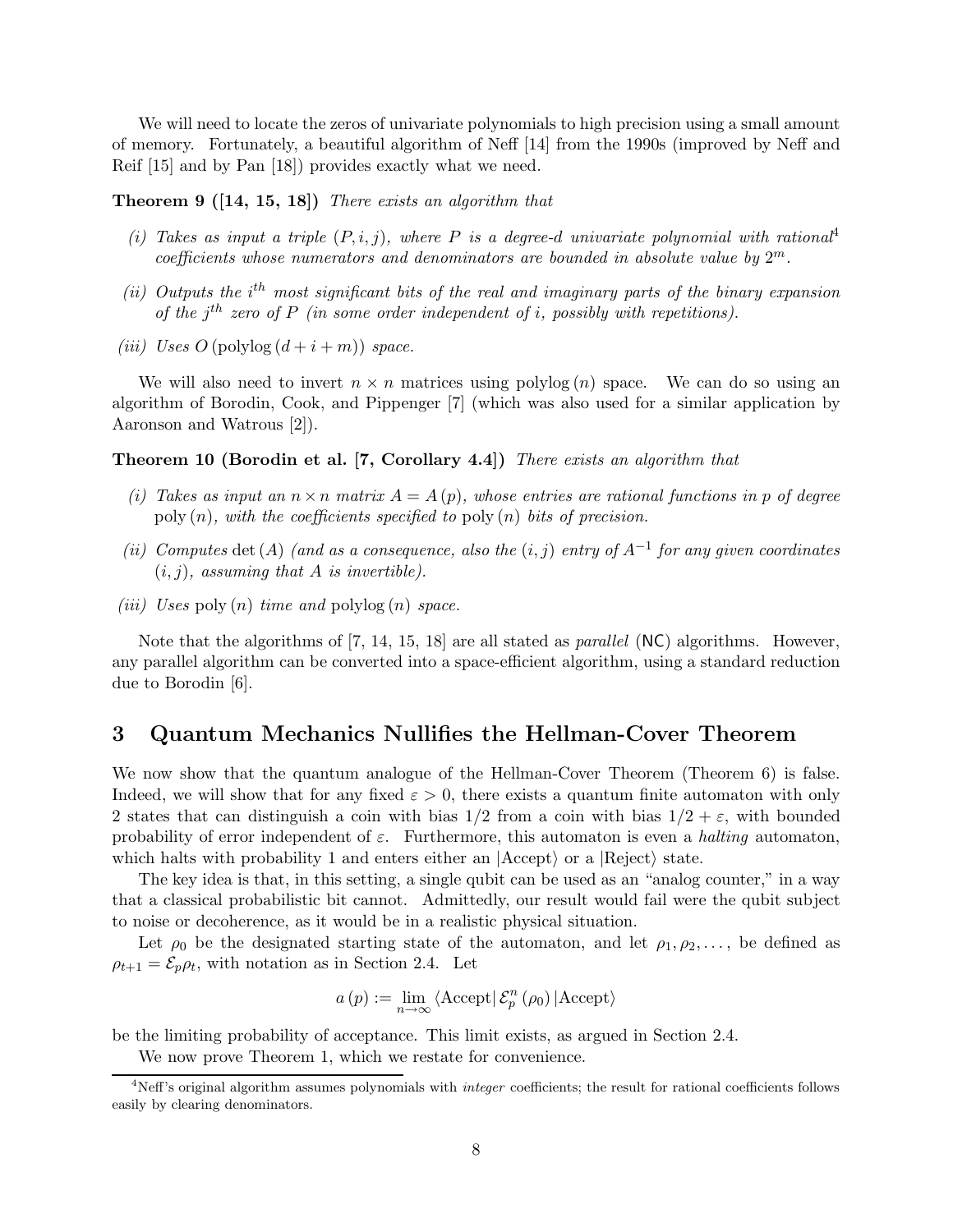

Figure 1: A quantum finite automaton that distinguishes a  $p = 1/2$  coin from a  $p = 1/2 + \varepsilon$  coin, essentially by using a qubit as an analog counter.

Fix  $p \in [0,1]$  and  $\varepsilon > 0$ . Then there exists a quantum finite automator M with two states (not counting the  $|$ Accept $\rangle$  and  $|$ Reject $\rangle$  states), such that  $a(p+\varepsilon) - a(p) \geq \beta$ for some constant  $\beta$  independent of  $\varepsilon$ . (For example,  $\beta = 0.0117$  works.)

**Proof of Theorem 1.** The state of M will belong to the Hilbert space spanned by  $\{ |0\rangle, |1\rangle, |$ Accept $\rangle, |$ Reject $\rangle\}$ . The initial state is  $|0\rangle$ . Let

$$
U(\theta) := \begin{pmatrix} \cos \theta & -\sin \theta \\ \sin \theta & \cos \theta \end{pmatrix}
$$

be a unitary transformation that rotates counterclockwise by  $\theta$ , in the "counter subspace" spanned by  $|0\rangle$  and  $|1\rangle$ . Also, let A and B be positive integers to be specified later. Then the finite automaton M runs the following procedure:

- (1) If a 1 bit is encountered (i.e., the coin lands heads), apply  $U(\varepsilon(1-p)/A)$ .
- (2) If a 0 bit is encountered (i.e., the coin lands tails), apply  $U(-\varepsilon p/A)$ .
- (3) With probability  $\alpha := \varepsilon^2/B$ , "measure" (that is, move all probability mass in  $|0\rangle$  to  $|Reject\rangle$ and all probability mass in  $|1\rangle$  to  $|Accept\rangle$ ; otherwise do nothing.

We now analyze the behavior of M. For simplicity, let us first consider steps  $(1)$  and  $(2)$  only. In this case, we can think of  $M$  as taking a random walk in the space of possible angles between  $|0\rangle$  and  $|1\rangle$ . In particular, after t steps, M's state will have the form  $\cos\theta_t |0\rangle + \sin\theta_t |1\rangle$ , for some angle  $\theta_t \in \mathbb{R}$ . (As we follow the walk, we simply let  $\theta_t$  increase or decrease without bound, rather than confining it to a range of size  $2\pi$ .) Suppose the coin's bias is p. Then after t steps,

$$
\mathbb{E}[\theta_t] = pt \cdot \frac{\varepsilon}{A} (1-p) + (1-p) t \cdot \left(-\frac{\varepsilon}{A}p\right) = 0.
$$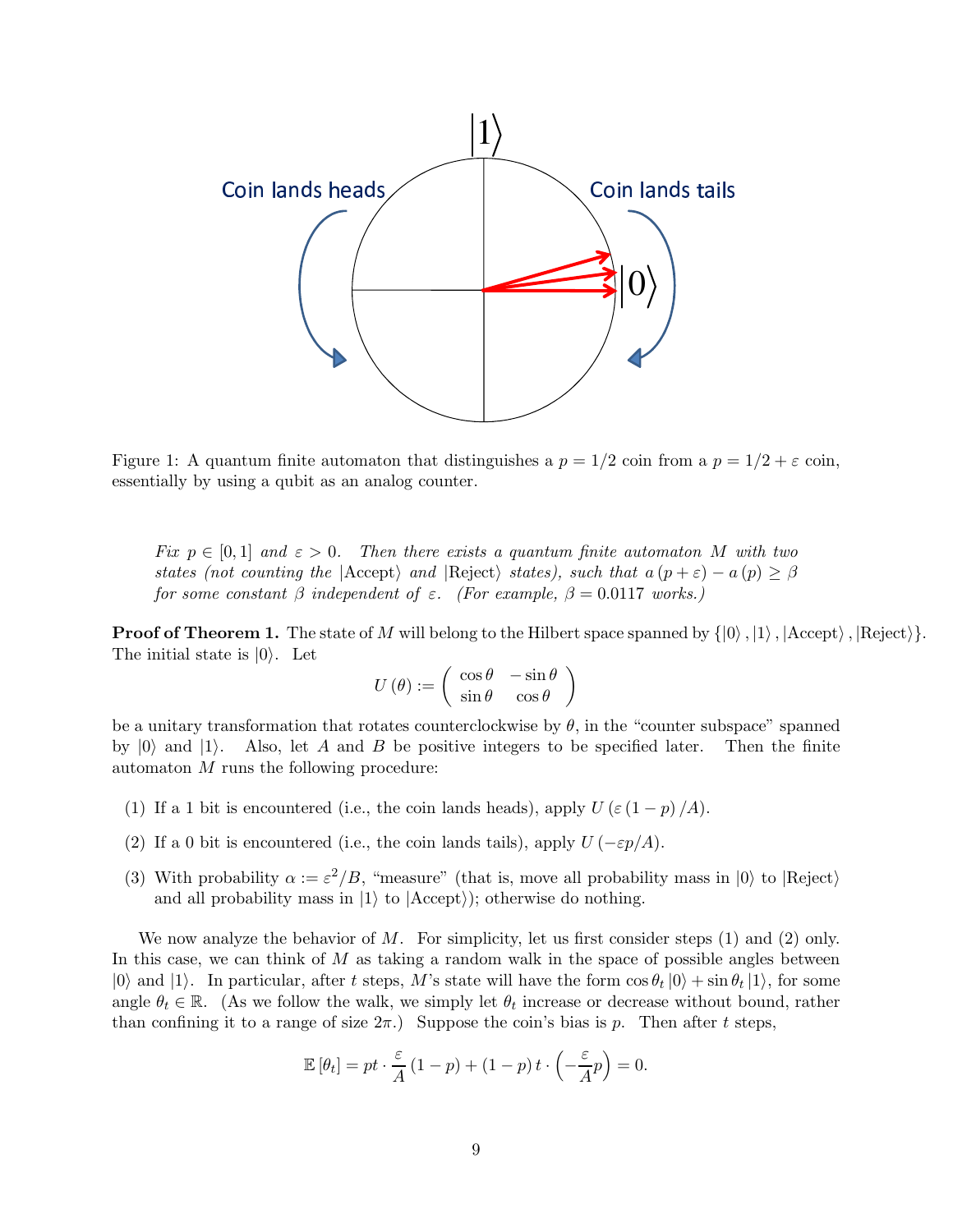On the other hand, suppose the bias is  $q = p + \varepsilon$ . Then

$$
\mathbb{E}[\theta_t] = qt \cdot \frac{\varepsilon}{A} (1 - p) + (1 - q) t \cdot \left(-\frac{\varepsilon}{A}p\right)
$$
  
=  $\frac{\varepsilon}{A}t \cdot [q(1 - p) - p(1 - q)]$   
=  $\frac{\varepsilon^2 t}{A}$ .

So in particular, if  $t = K/\varepsilon^2$  for some constant K, then  $\mathbb{E}[\theta_t] = K/A$ . However, we also need to understand the variance of the angle,  $Var[\theta_t]$ . If the bias is p, then by the independence of the coin flips,

Var 
$$
[\theta_t]
$$
 =  $t \cdot \text{Var} [\theta_1]$   
=  $t \cdot \left[ p \left( \frac{\varepsilon}{A} (1-p) \right)^2 + (1-p) \left( \frac{\varepsilon}{A} p \right)^2 \right]$   
 $\leq \frac{\varepsilon^2 t}{A^2},$ 

and likewise if the bias is  $q = p + \varepsilon$ . If  $t = K/\varepsilon^2$ , this implies that  $\text{Var}[\theta_t] \leq K/A^2$  in both cases. We now incorporate step  $(3)$ . Let T be the number of steps before M halts (that is, before its state gets measured). Then clearly  $Pr[T = t] = \alpha (1 - \alpha)^t$ . Also, let  $u := K/\varepsilon^2$  for some K to be specified later. Then if the bias is p, we can upper-bound M's acceptance probability  $a(p)$  as

$$
a(p) = \sum_{t=1}^{\infty} \Pr[T = t] \cdot \mathbb{E} \left[ \sin^2 \theta_t \mid t \right]
$$
  
\n
$$
\leq \Pr[T > u] + \sum_{t=1}^{u} \Pr[T = t] \cdot \mathbb{E} \left[ \sin^2 \theta_t \mid t \right]
$$
  
\n
$$
\leq \Pr[T > u] + \sum_{t=1}^{u} \Pr[T = t] \cdot \mathbb{E} \left[ \theta_t^2 \mid t \right]
$$
  
\n
$$
\leq (1 - \alpha)^u + \mathbb{E} \left[ \theta_u^2 \mid u \right]
$$
  
\n
$$
\leq \left( 1 - \frac{\varepsilon^2}{B} \right)^{B/\varepsilon^2 \cdot K/B} + \frac{\varepsilon^2 u}{A^2}
$$
  
\n
$$
\leq e^{-K/B} + \frac{K}{A^2}.
$$

Here the third line uses  $\sin x \leq x$ , while the fourth line uses the fact that  $\mathbb{E} \left[ \theta_t^2 \right]$  is nondecreasing for an unbiased random walk. So long as  $A^2 \geq B$ , we can minimize the final expression by setting  $K := B \ln (A^2/B)$ , in which case we have

$$
a(p) \le \frac{B}{A^2} \left( 1 + \ln \left( \frac{A^2}{B} \right) \right).
$$

On the other hand, suppose the bias is  $p + \varepsilon$ . Set  $v := L/\varepsilon^2$  where  $L := \pi A/4$ . Then for all  $t \leq v$ ,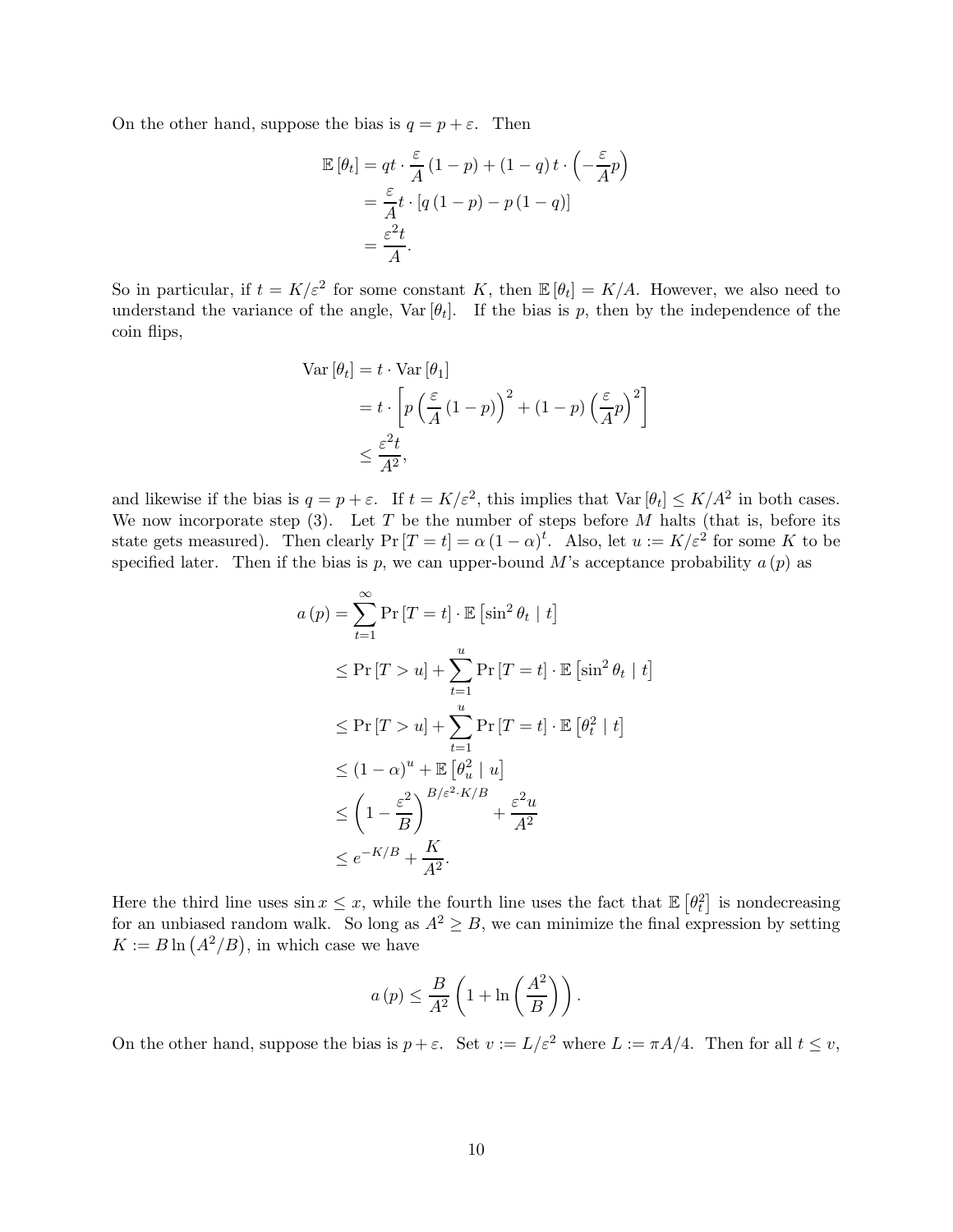we have

$$
\Pr\left[|\theta_t| > \pi/2 \mid t\right] \le \Pr\left[\left|\theta_t - \frac{\varepsilon^2 t}{A}\right| > \frac{\pi}{2} - \frac{\varepsilon^2 t}{A} \mid t\right] \\
&< \frac{\varepsilon^2 t/A^2}{(\pi/2 - \varepsilon^2 t/A)^2} \\
&\le \frac{\varepsilon^2 v/A^2}{(\pi/2 - \varepsilon^2 v/A)^2} \\
&= \frac{4}{\pi A}
$$

where the second line uses Chebyshev's inequality. Also, let  $\Delta_t := \theta_t - \varepsilon^2 t / A$ . Then for all  $t \leq v$ we have

$$
\mathbb{E}\left[\theta_t^2 \mid t\right] = \mathbb{E}\left[\left(\frac{\varepsilon^2 t}{A} + \Delta_t\right)^2 \mid t\right] \\
= \frac{\varepsilon^4 t^2}{A^2} + \mathbb{E}\left[\Delta_t^2 \mid t\right] + 2\frac{\varepsilon^2 t}{A} \mathbb{E}\left[\Delta_t \mid t\right] \\
\geq \frac{\varepsilon^4 t^2}{A^2}.
$$

Putting the pieces together, we can lower-bound  $a\left(p+\varepsilon\right)$  as

$$
a(p+\varepsilon) = \sum_{t=1}^{\infty} \Pr[T=t] \cdot \mathbb{E} \left[ \sin^2 \theta_t \mid t \right]
$$
  
\n
$$
\geq \sum_{t=1}^{v} \Pr[T=t] \cdot \mathbb{E} \left[ \sin^2 \theta_t \mid t \right]
$$
  
\n
$$
\geq \sum_{t=1}^{v} \Pr[T=t] \cdot \Pr[\theta_t| \leq \pi/2 \mid t] \cdot \mathbb{E} \left[ \theta_t^2/3 \mid t \right]
$$
  
\n
$$
\geq \sum_{t=1}^{v} \alpha (1-\alpha)^t \cdot \left( 1 - \frac{4}{\pi A} \right) \cdot \frac{\varepsilon^4 t^2}{3A^2}
$$
  
\n
$$
= \left( 1 - \frac{4}{\pi A} \right) \frac{\varepsilon^4 \alpha}{3A^2} \sum_{t=1}^{L/\varepsilon^2} \left( 1 - \frac{\varepsilon^2}{B} \right)^t t^2
$$
  
\n
$$
\geq \left( 1 - \frac{4}{\pi A} \right) \frac{\varepsilon^4 \alpha}{3A^2 e^{L/B}} \sum_{t=1}^{L/\varepsilon^2} t^2
$$
  
\n
$$
\geq \left( 1 - \frac{4}{\pi A} \right) \frac{\varepsilon^6}{3A^2 B e^{L/B}} \cdot \frac{\left( L/\varepsilon^2 \right)^3}{6}
$$
  
\n
$$
= \left( 1 - \frac{4}{\pi A} \right) \frac{L^3}{18A^2 B e^{L/B}}
$$
  
\n
$$
= \left( 1 - \frac{4}{\pi A} \right) \frac{\pi^3 A}{1152 B e^{\pi A/4B}}.
$$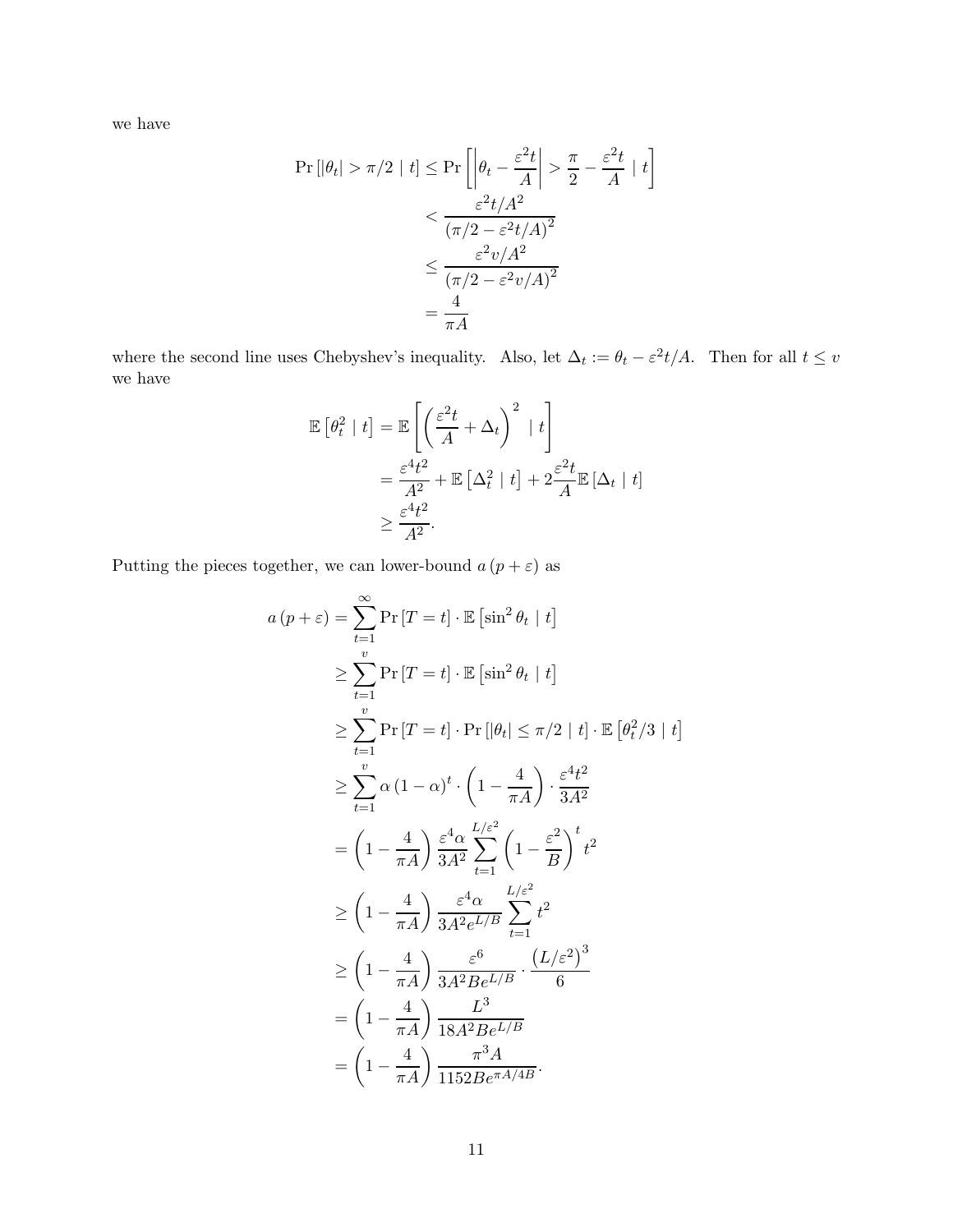Here the third line uses the fact that  $\sin^2 x \geq x^2/3$  for all  $|x| \leq \pi/2$ . If we now choose (for example)  $A = 10000$  and  $B = 7500$ , then we have  $a(p) \le 0.0008$  and  $a(p+\varepsilon) \ge 0.0125$ , whence  $a (p + \varepsilon) - a (p) \ge 0.0117.$ 

We can strengthen Theorem 1 to ensure that  $a(p) \leq \delta$  and  $a(p+\varepsilon) \geq 1-\delta$  for any desired error probability  $\delta > 0$ . We simply use standard amplification, which increases the number of states in M to O (poly  $(1/\delta)$ ) (or equivalently, the number of qubits to  $O(\log(1/\delta))$ ).

## 4 Upper-Bounding the Power of Advice Coins

In this section we prove Theorem 2, that  $BQPSPACE/coin = BPPSPACE/coin = PSPACE/poly$ . We start with the easy half:

Proposition 11 PSPACE/poly ⊆ BPPSPACE/coin ⊆ BQPSPACE/coin.

**Proof.** Given a polynomial-size advice string  $w_n \in \{0,1\}^{s(n)}$ , we encode  $w_n$  into the first  $s(n)$  bits of the binary expansion of an advice bias  $p_n \in [0,1]$ . Then by flipping the coin  $\$_{p_n}$  sufficiently many times  $(O(2^{2s(n)})$  trials suffice) and tallying the fraction of heads, a Turing machine can recover  $w_n$  with high success probability. Counting out the desired number of trials and determining the fraction of heads seen can be done in space  $O(\log(2^{2s(n)})) = O(s(n)) = O(\text{poly}(n))$ . Thus we can simulate a PSPACE/poly machine with a BPPSPACE/coin machine.

The rest of the section is devoted to showing that BQPSPACE/coin ⊆ PSPACE/poly. First we give some lemmas about quantum polynomial-space advice coin algorithms. Let  $M$  be such an algorithm. Suppose M uses  $s(n) = \text{poly}(n)$  qubits of memory, and has  $S = 2^{s(n)}$  states. Let  $\mathcal{E}_0, \mathcal{E}_1, \mathcal{E}_p$  be the superoperators for M as described in Section 2.4. Recalling the vectorized notation from Section 2.4, let  $B_p := \text{mat}(\mathcal{E}_p)$ . Let  $\rho_{x,t}(p)$  be the state of M after t coin flips steps on input x and coin bias p, and let  $v_{x,t}(p) := \text{vec}(\rho_{x,t}(p))$ . Let

$$
a_{x,t}\left(p\right) := v_{\text{Acc}}^{\dagger}v_{x,t}\left(p\right)
$$

be the probability that M is in the  $|$ Accept $\rangle$  state, if measured after t steps. Let  $a_x(p) :=$  $\lim_{t\to\infty} a_{x,t}(p)$ . As discussed in Section 2.4, the quantities  $a_{x,t}(p)$  are nondecreasing in t, so the limit  $a_x(p)$  is well-defined.

We now show that—except possibly at a finite number of values— $a_x(p)$  is actually a *rational* function of p, whose degree is at most the number of states.

**Lemma 12** There exist polynomials  $Q(p)$  and  $R(p) \neq 0$ , of degree at most  $S^2 = 2^{\text{poly}(n)}$  in p, such that

$$
a_x(p) = \frac{Q(p)}{R(p)}
$$

holds whenever  $R(p) \neq 0$ . Moreover, Q and R have rational coefficients that are computable in poly (n) space given  $x \in \{0,1\}^n$  and the index of the desired coefficient.

**Proof.** Throughout, we suppress the dependence on x for convenience, so that  $a(p) = \lim_{t\to\infty} a_t(p)$ is simply the limiting acceptance probability of a finite automaton  $M(\mathcal{S}_p)$  given a coin with bias p.

Following Aaronson and Watrous [2], for  $z \in (0,1)$  define the matrix  $\Lambda_{z,p} \in \mathbb{C}^{S^2 \times S^2}$  by

$$
\Lambda_{z,p} := z \left[ I - (1-z) B_p \right]^{-1}.
$$

The matrix  $I - (1 - z) B_p$  is invertible, since  $z > 0$  and all eigenvalues of  $B_p$  have absolute value at most 1.<sup>5</sup> Using Cramer's rule, we can represent each entry of  $\Lambda_{z,p}$  in the form  $\frac{f(z,p)}{g(z,p)}$ , where f

 ${}^{5}$ For the latter fact, see [19] and [2, p. 10, footnote 1].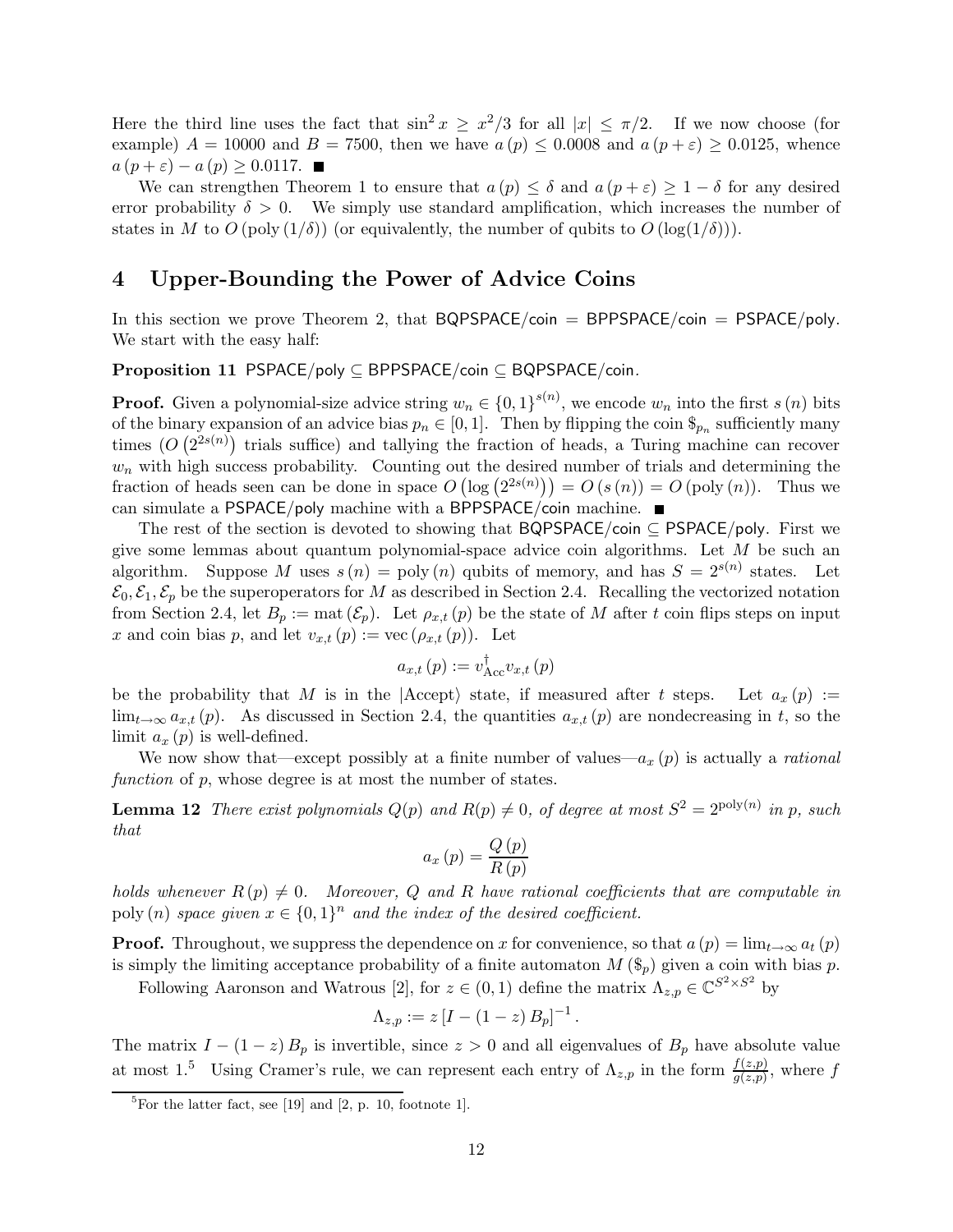and g are bivariate polynomials of degree at most  $S^2$  in both z and p, and  $g(z, p)$  is not identically zero. Note that by collecting terms, we can write

$$
f(z,p) = c_0 (p) + c_1 (p) z + \cdots + c_{S^2} (p) z^{S^2}
$$
  

$$
g(z,p) = d_0 (p) + d_1 (p) z + \cdots + d_{S^2} (p) z^{S^2},
$$

for some coefficients  $c_0, \ldots, c_{S^2}$  and  $d_0, \ldots, d_{S^2}$ . Now let

$$
\Lambda_p := \lim_{z \to 0} \Lambda_{z,p}.\tag{1}
$$

Aaronson and Watrous [2] showed that  $\Lambda_p$  is precisely the matrix representation mat  $(\mathcal{E}_{fix})$  of the superoperator  $\mathcal{E}_{\text{fix}}$  associated to  $\mathcal{E} := \mathcal{E}_p$  by Theorem 4. Thus we have

$$
B_p(\Lambda_p v) = \Lambda_p v
$$

for all  $v \in \mathbb{C}^{S^2}$ .

Now, the entries of  $\Lambda_{z,p}$  are bivariate rational functions, which have absolute value at most 1 for all  $z, p$ . Thus the limit in equation (1) must exist, and the coeffients  $c_k$ ,  $d_k$  can be computed in polynomial space using Theorem 10.

We claim that every entry of  $\Lambda_p$  can be represented as a rational function of p of degree at most  $S<sup>2</sup>$  (a representation valid for all but finitely many p), and that the coefficients of this rational function are computable in polynomial space. To see this, fix some  $i, j \in [S]$ , and let  $(\Lambda_p)_{ij}$  denote the  $(i, j)^{th}$  entry of  $\Lambda_p$ . By the above,  $(\Lambda_p)_{ij}$  has the form

$$
(\Lambda_p)_{ij} = \lim_{z \to 0} \frac{f(z, p)}{g(z, p)} = \lim_{z \to 0} \frac{c_0(p) + c_1(p) z + \dots + c_{S^2}(p) z^{S^2}}{d_0(p) + d_1(p) z + \dots + d_{S^2}(p) z^{S^2}}.
$$

By Proposition 7, the above limit (whenever it exists) equals  $c_k(p)/d_k(p)$ , where k is the smallest integer such that  $d_k(p) \neq 0$ . Now let  $k^*$  be the smallest integer such that  $d_{k^*}$  is not the identicallyzero polynomial. Then  $d_{k^*}(p)$  has only finitely many zeros. It follows that  $(\Lambda_p)_{ij} = c_{k^*}(p) / d_{k^*}(p)$ except when  $d_{k^*}(p) = 0$ , which is what we wanted to show. That the coefficients are rational and computable in polynomial space follows by construction: we can loop through all  $k$  until we find  $k^*$  as above, and then compute the coefficients of  $c_{k^*}(p)$  and  $d_{k^*}(p)$ .

Finally, we claim that we can write A's limiting acceptance probability  $a(p)$  as

$$
a(p) = v_{\text{Acc}}^{\dagger} \Lambda_p v_0,\tag{2}
$$

where  $v_0$  is the vectorized initial state of A (independent of p). It will follow from equation (2) that  $a(p)$  has the desired rational-function representation, since the map  $\Lambda_p \to v_{\text{Acc}}^{\dagger} \Lambda_p v_0$  is linear in the entries of  $\Lambda_p$  and can be performed in polynomial space.

To establish equation (2), consider the Taylor series expansion for  $\Lambda_{z,p}$ ,

$$
\Lambda_{z,p} = \sum_{t \ge 0} z(1-z)^t B_p^t,
$$

valid for  $z \in (0,1)$  (see [2] for details). The equality

$$
\sum_{t\geq 0} z(1-z)^t = 1, \quad z \in (0,1),
$$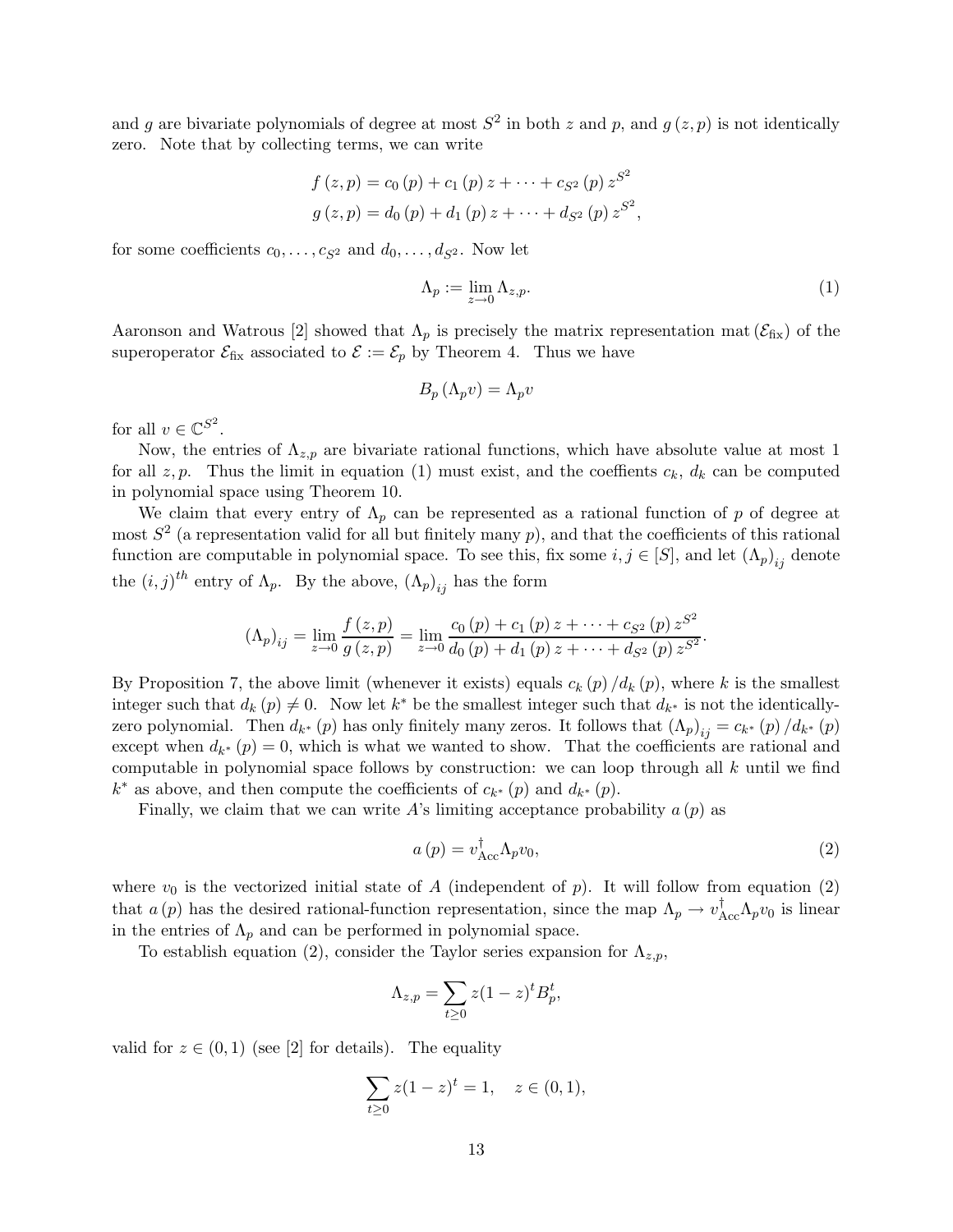implies that  $v_{\text{Acc}}^{\dagger} \Lambda_{z,p} v_0$  is a weighted average of the t-step acceptance probabilities  $a_t(p)$ , for  $t \in$  $\{0, 1, 2, \ldots\}$ . Letting  $z \to 0$ , the weight on each individual step approaches 0. Since  $\lim_{t\to\infty} a_t(p)$  $a(p)$ , we obtain equation (2).

The next lemma lets us "patch up" the finitely many singularities, and show that  $a_x(p)$  is a rational function in the entire open interval  $(0, 1)$ .<sup>6</sup>

**Lemma 13**  $a_x(p)$  is continuous for all  $p \in (0,1)$ .

**Proof.** Once again we suppress the dependence on x, so that  $a(p) = \lim_{t\to\infty} a_t(p)$  is just the limiting acceptance probability of a finite automaton  $M(\$_{p})$ .

To show that  $a(p)$  is continuous on  $(0, 1)$ , it suffices to show that  $a(p)$  is continuous on every closed subinterval  $[p_1, p_2]$  such that  $0 < p_1 < p_2 < 1$ . We will prove this by proving the following claim:

(\*) For every subinterval  $[p_1,p_2]$  and every  $\delta > 0$ , there exists a time t (not depending on p) such that  $a_t(p) \ge a(p) - \delta$  for all  $p \in [p_1, p_2]$ .

Claim (\*) implies that  $a(p)$  can be uniformly approximated by continuous functions on  $[p_1, p_2]$ , and hence is continuous itself on  $[p_1, p_2]$ .

We now prove claim (\*). First, call a mixed state  $\rho$  dead for bias p if  $M(\mathcal{S}_p)$  halts with probability 0 when run with  $\rho$  as its initial state. Now, the superoperator applied by  $M(\mathcal{S}_p)$  at each time step is  $\mathcal{E}_p = p\mathcal{E}_1 + (1-p)\mathcal{E}_0$ . This means that  $\rho$  is dead for any bias  $p \in (0,1)$ , if and only if  $\rho$  is dead for bias  $p = 1/2$ . So we can simply refer to such a  $\rho$  as *dead*, with no dependence on p.

Recall that  $B_p := \text{mat}(\mathcal{E}_p)$ . Observe that  $\rho$  is dead if and only if

$$
v_{\text{Acc}}^{\dagger} B_{1/2}^{t} \text{ vec} \left( \rho \right) = 0
$$

for all  $t \geq 0$ . In particular, it follows that there exists a "dead subspace" D of  $\mathbb{C}^S$ , such that a pure state  $|\psi\rangle$  is dead if and only if  $|\psi\rangle \in D$ . (A mixed state  $\rho = \sum_i p_i |\psi_i\rangle \langle \psi_i|$  is dead if and only if  $|\psi_i\rangle \in D$  for all i such that  $p_i > 0$ .) By its definition, D is orthogonal to the  $|$ Accept $\rangle$  state. Define the "live subspace," L, to be the orthogonal complement of  $|Accept\rangle$  and D.

Let P be the projector onto L, and let  $v_{\text{Live}} := \text{vec}(P)$ . Also, recalling that  $v_0$  is the vectorized initial state of M, let

$$
g_t(p) := v_{\text{Live}}^\dagger B_p^t v_0
$$

be the probability that  $M(\mathbb{S}_p)$  is "still alive" if measured after t steps—i.e., that M has neither accepted nor entered the dead subspace. Clearly  $a(p) \le a_t(p) + g_t(p)$ .

Thus, to prove claim (\*), it suffices to prove that for all  $\delta > 0$ , there exists a t (not depending on p) such that  $g_t(p) \leq \delta$  for all  $p \in [p_1,p_2]$ . First, let U be the set of all  $\rho$  supported only on the live subspace  $L$ , and notice that  $U$  is compact. Therefore, by Lemma 5 (the "Leaky Subspace Lemma"), there exists a constant  $c_1 > 0$  such that, for all  $\rho \in U$ ,

$$
\left(v_{\text{Acc}}^{\dagger} + v_{\text{Dead}}^{\dagger}\right) B_{p_1}^{S^2} \text{ vec}\left(\rho\right) \ge c_1
$$

<sup>&</sup>lt;sup>6</sup>Note that there could still be singularities at  $p = 0$  and  $p = 1$ , and this is not just an artifact of the proof! For example, consider a finite automaton that accepts when and only when it sees 'heads.' The acceptance probability of such an automaton satisfies  $a(0) = 0$ , but  $a(p) = 1$  for all  $p \in (0, 1]$ .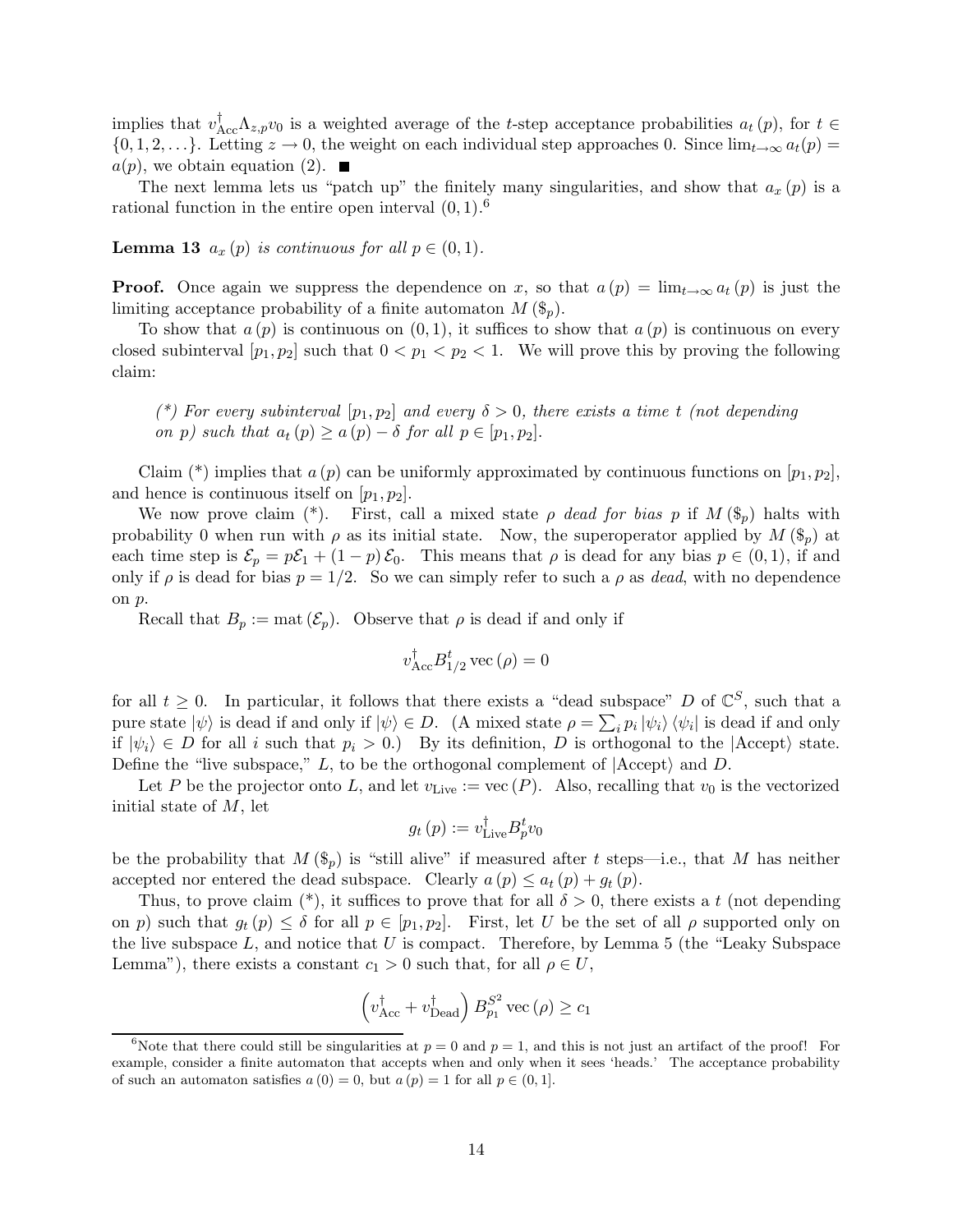and hence

$$
v_{\text{Live}}^{\dagger} B_{p_1}^{S^2} \text{ vec}(\rho) \le 1 - c_1.
$$

Likewise, there exists a  $c_2 > 0$  such that, for all  $\rho \in U$ ,

$$
v_{\text{Live}}^{\dagger} B_{p_2}^{S^2} \text{ vec}(\rho) \le 1 - c_2.
$$

Let  $c := \min\{c_1, c_2\}$ . Then by convexity, for all  $p \in [p_1, p_2]$  and all  $\rho \in U$ , we have

$$
v_{\text{Live}}^{\dagger} B_p^{S^2} \text{ vec}(\rho) \le 1 - c,
$$

and hence

$$
v_{\text{Live}}^{\dagger} B_p^{S^2 t} \text{ vec}(\rho) \le (1 - c)^t
$$

for all  $t \geq 0$ . This means that, to ensure that  $g_t(p) \leq \delta$  for all  $p \in [p_1, p_2]$  simultaneously, we just need to choose t large enough that  $(1-c)^{t/S^2} \leq \delta$ . This proves claim (\*).

We are now ready to complete the proof of Theorem 2. Let  $L$  be a language in BQPSPACE/coin. which is decided by the quantum polynomial-space advice-coin machine  $M(x, \mathcal{S}_p)$  on advice coin biases  ${p_n}_{n\geq 1}$ . We will show that  $L \in \mathsf{BQPSPACE/poly} = \mathsf{PSPACE/poly}$ .

It may not be possible to perfectly specify the bias  $p_n$  using poly  $(n)$  bits of advice. Instead, we use our advice string to simulate access to a second bias  $r_n$  that is "almost as good" as  $p_n$ . This is achieved by the following lemma.

**Lemma 14** Fixing L, M,  $\{p_n\}$  as above, there exists a classical polynomial-space algorithm R, as well as a family  ${w_n}_{n \geq 1}$  of polynomial-size advice strings, for which the following holds. Given an index  $i \leq 2^{\text{poly}(n)}$ , the computation  $R(w_n, i)$  outputs the i<sup>th</sup> bit of a real number  $r_n \in (0, 1)$ , such that for all  $x \in \{0,1\}^n$ ,

- (i) If  $x \in L$ , then  $Pr[M(x, \$_{r_n})$  accepts  $] \geq 3/5$ .
- (ii) If  $x \notin L$ , then  $Pr[M(x, \S_{r_n})$  accepts]  $\leq 2/5$ .
- (iii) The binary expansion of  $r_n$  is identically zero, for sufficiently large indices  $j \ge h(n) = 2^{\text{poly}(n)}$ .

Once Lemma 14 is proved, showing the containment  $L \in BQPSPACE/poly$  is easy. First, we claim that using the advice family  $\{w_n\}$ , we can simulate access to  $r_n$ -biased coin flips, as follows. Let  $r_n = 0.b_1b_2\ldots$  denote the binary expansion of  $r_n$ .

```
given w_nj := 0while j < h(n)let z_j \in \{0,1\} be random
    b_j := R(w_n, j)if z_j < b_j then output 1
    else if z_j > b_j then output 0
    else j := j + 1output 0
```
Observe that this algorithm, which runs in polynomial space, outputs 1 if and only if

$$
0.z_1z_2...z_{h(n)} < 0.b_1b_2...b_{h(n)} = r_n,
$$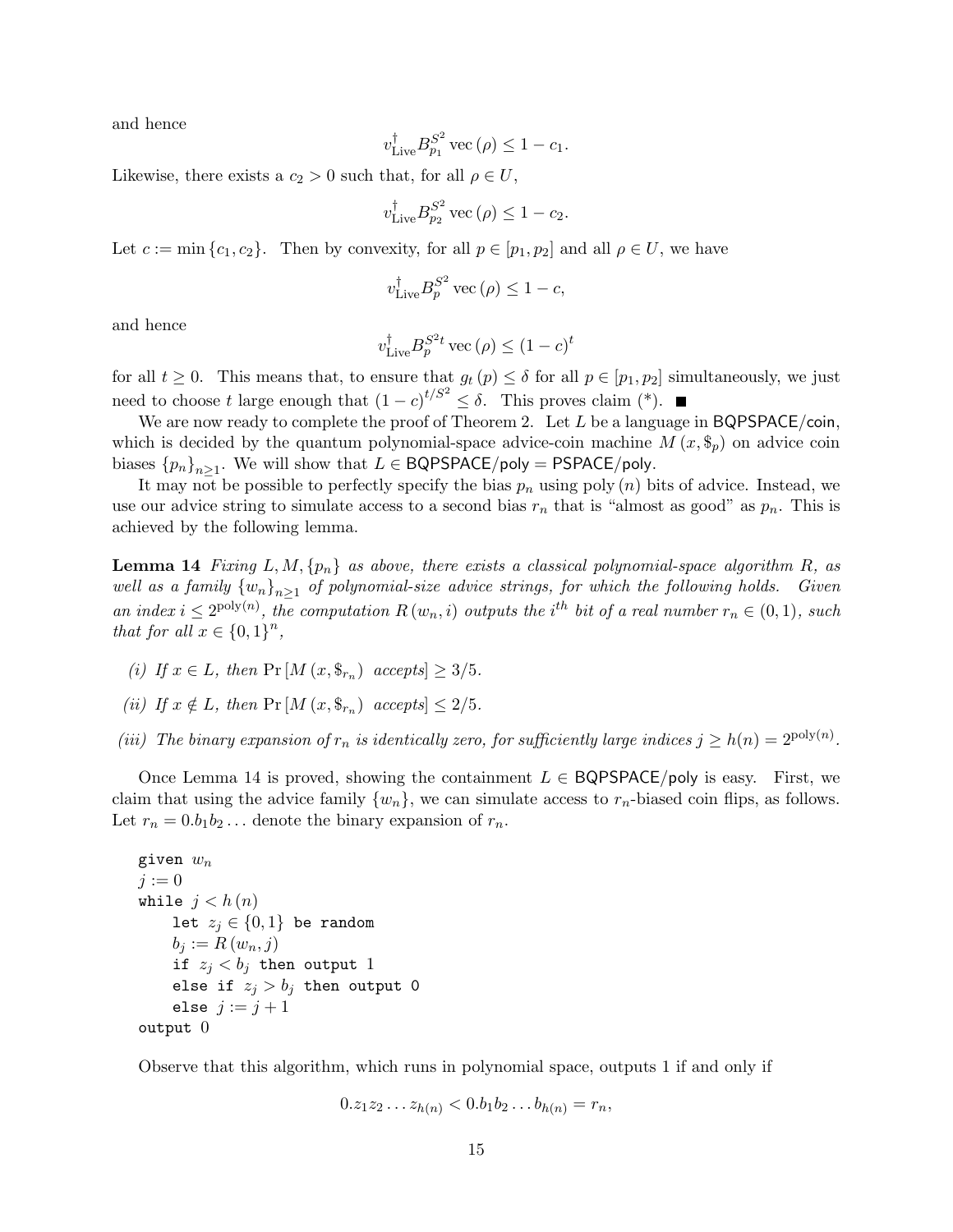and this occurs with probability  $r_n$ . Thus we can simulate  $r_n$ -biased coin flips as claimed.

We define a BQPSPACE/poly machine  $M'$  that takes  $\{w_n\}$  from Lemma 14 as its advice. Given an input  $x \in \{0,1\}^n$ , the machine M' simulates  $M(x, \mathcal{S}_{r_n})$ , by generating  $r_n$ -biased coin flips using the method described above. Then  $M'$  is a BQPSPACE/poly algorithm for L by parts (i) and (ii) of Lemma 14, albeit with error bounds  $(2/5, 3/5)$ . The error bounds can be boosted to  $(1/3, 2/3)$ by running several independent trials. So  $L \in BQPSPACE/poly = PSPACE/poly$ , completing the proof of Theorem 2.

**Proof of Lemma 14.** Fix an input length  $n > 0$ , and let  $p^* := p_n$ . For  $x \in \{0,1\}^n$ , recall that  $a_x(p)$  denotes the acceptance probability of  $M(x, \mathcal{S}_p)$ . We are interested in the way  $a_x(p)$ oscillates as we vary p. Define a transition pair to be an ordered pair  $(x, p) \in \{0, 1\}^n \times (0, 1)$  such that  $a_x(p) \in \{2/5, 3/5\}$ . It will be also be convenient to define a larger set of potential transition pairs, denoted  $P \subseteq \{0,1\}^n \times [0,1)$ , that contains the transition pairs; the benefit of considering this larger set is that its elements will be easier to enumerate. We defer the precise definition of  $P$ .

The advice string  $w_n$  will simply specify the number of distinct potential transition pairs  $(y, p)$ such that  $p \leq p^*$ . We first give a high-level pseudocode description of the algorithm R; after proving that parts (i) and (ii) of Lemma 14 are met by the algorithm, we will fill in the algorithmic details to show that the pseudocode can be implemented in PSPACE, and that we can satisfy part (iii) of the Lemma.

The pseudocode for  $R$  is as follows:

```
given (w_n, i)for all (y,p) \in \mathcal{P}s := 0for all (z,q) \in \mathcal{P}if q \leq p then s := s + 1next (z,q)if s = w_n then
           let r_n := p + \varepsilon (for some small \varepsilon = 2^{-2^{\text{poly}(n)}})
           output the i^{\text{th}} bit of r_nend if
next (y,p)
```
We now prove that parts (i) and (ii) of Lemma 14 are satisfied. We call  $p \in [0,1)$  a transition *value* if  $(y, p)$  is a transition pair for some  $y \in \{0, 1\}^n$ , and we call p a potential transition value if  $(y, p) \in \mathcal{P}$  for some  $y \in \{0, 1\}^n$ . Then by definition of  $w_n$ , the value  $r_n$  produced above is equal to  $p_0 + \varepsilon$ , where  $p_0 \in [0, 1)$  is the largest potential transition value less than or equal to  $p^*$ . (Note that 0 will always be a potential transition value, so this is well-defined.)

When we define  $P$ , we will argue that any distinct potential transition values  $p_1, p_2$  satisfy

$$
\min\{|p_1 - p_2|, 1 - p_2\} \ge 2^{-2^{\text{poly}(n)}}.\tag{3}
$$

It follows that if  $\varepsilon = 2^{-2^{\text{poly}(n)}}$  is suitably small, then  $r_n < 1$ , and there is no potential transition value lying in the range  $(p_0, r_n)$ . Also, there are no potential transition values in the interval  $(p_0, p^*).$ 

Now fix any  $x \in \{0,1\}^n \cap L$ . Since M is a BQPSPACE/coin machine for L with bias  $p^*$ , we have  $a_x(p^*) \geq 2/3$ . If  $a_x(r_n) < 3/5$ , then Lemma 13 implies that there must be a transition value in the open interval between  $p^*$  and  $r_n$ . But there are no such transition values. Thus  $a_x(r_n) \geq 3/5$ . Similarly, if  $x \in \{0,1\}^n \setminus L$ , then  $a_x(r_n) \leq 2/5$ . This establishes parts (i) and (ii) of Lemma 14.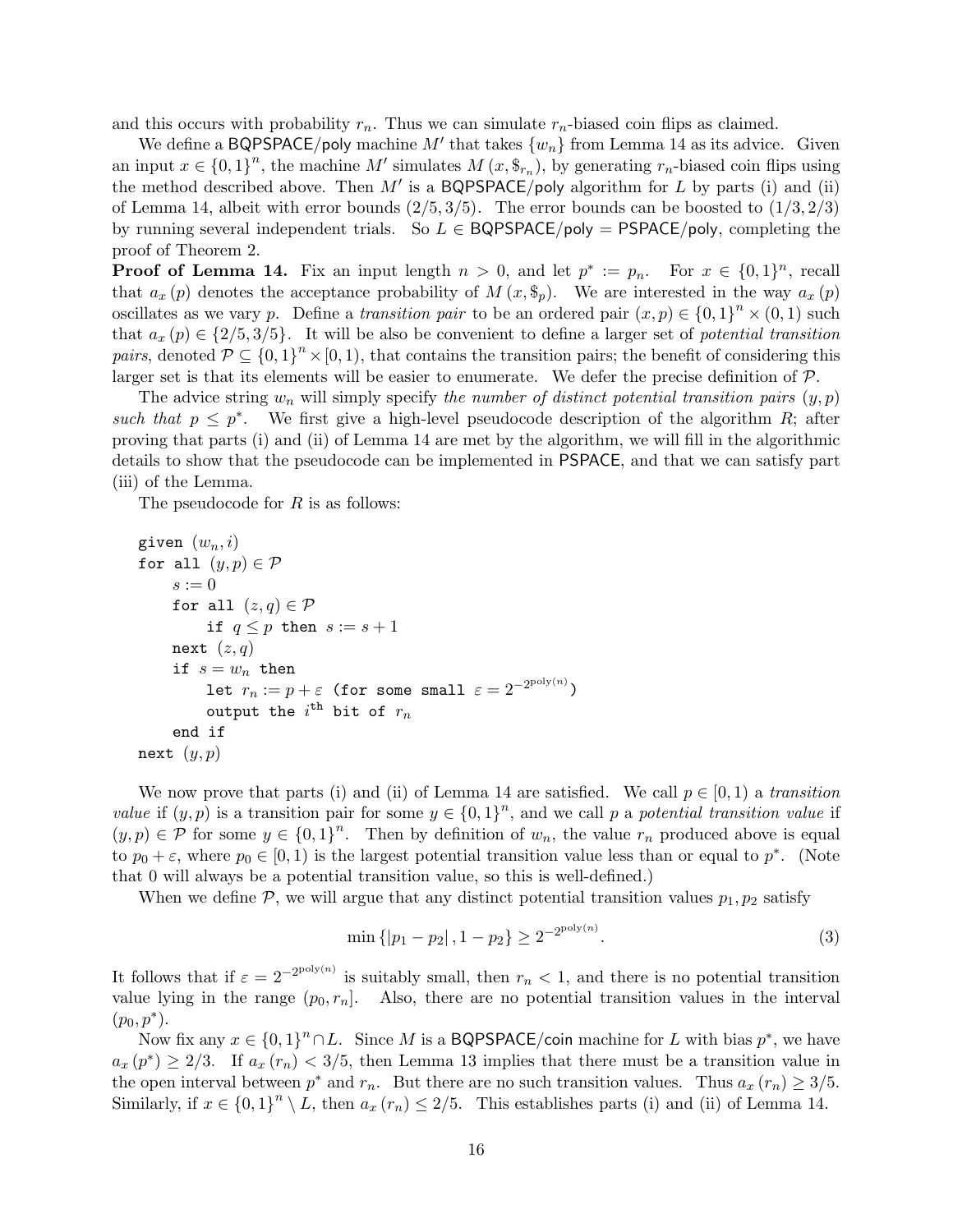Now we formally define the potential transition pairs  $P$ . We include  $(0^n,0)$  in  $P$ , guaranteeing that 0 is a potential transition value as required. Now recall, by Lemma 12, that for each  $x \in$  ${0,1}^n$ , the acceptance probability  $a_x(p)$  is a rational function  $Q_x(p)/R_x(p)$  of degree  $2^{\text{poly}(n)}$ , for all but finitely many  $p \in (0,1)$ . Therefore, the function  $(a_x (p) - 3/5) (a_x (p) - 2/5)$  also has a rational-function representation:

$$
\frac{U_x(p)}{V_x(p)} = \left(a_x(p) - \frac{3}{5}\right)\left(a_x(p) - \frac{2}{5}\right),\,
$$

valid for all but finitely many p. We will include in  $P$  all pairs  $(x, p)$  for which  $U_x(p) = 0$ . It follows from Lemmas 12 and 13 that  $P$  contains all transition pairs, as desired.

We can now establish equation (3). Fix any distinct potential transition values  $p_1 < p_2$  in [0, 1]. Since  $p_2 \neq 0$  is a potential transition value, there is some  $x_2$  such that  $(x_2, p_2) \in \mathcal{P}$ . If  $p_1 = 0$ , then  $p_1, p_2$  are distinct roots of the polynomial  $pU_{x_2}(p)$ , whence  $|p_1 - p_2| \geq 2^{-2^{\text{poly}(n)}}$  by Theorem 8. Similarly, if  $p_1 > 0$ , then  $(x_1, p_1) \in \mathcal{P}$  for some  $x_1$ . We observe that  $p_1, p_2$  are common roots of  $U_{x_1}(p) U_{x_2}(p)$ , from which it again follows that  $|p_1 - p_2| \geq 2^{-2^{\text{poly}(n)}}$ . Finally,  $1 - p_2 \geq 2^{-2^{\text{poly}(n)}}$ follows since 1 and  $p_2$  are distinct roots of  $(1-p)U_{x_2}(p)$ . Thus equation (3) holds.

Next we show that the pseudocode can be implemented in PSPACE. Observe first that the degrees of  $U_x, V_x$  are  $2^{\text{poly}(n)}$ , with rational coefficients having numerator and denominator bounded by  $2^{poly(n)}$ . Moreover, the coefficients of  $U_x, V_x$  are computable in PSPACE from the coefficients of  $Q_x, R_x$ , and these coefficients are themselves PSPACE-computable. To loop over the elements of P as in the for-loops of the pseudocode, we can perform an outer loop over  $y \in \{0,1\}^n$  and an inner loop over the zeros of  $U_y$ . These zeros are indexed by Neff's algorithm (Theorem 9) and can be looped over with that indexing. The algorithm of Theorem 9 may return duplicate roots, but these can be identified and removed by comparing each root in turn to all previously visited roots. For each pair of distinct zeros of  $U_y$  differ in their binary expansion to a sufficiently large  $2^{poly(n)}$ number of bits (by Theorem 8), and Theorem 9 allows us to compare such bits in polynomial space.

Similarly, if  $(y, p), (z, q) \in \mathcal{P}$  then we can determine in PSPACE whether  $q \leq p$ , as required. The only remaining implementation step is to produce the value  $r_n$  in PSPACE, in such a way that part (iii) of Lemma 14 is satisfied. Given the value  $p$  chosen by the inner loop, and the index  $i \leq 2^{\text{poly}(n)}$ , we need to produce the  $i^{th}$  bit of a value  $r_n \in (p, p + 2^{-2^{\text{poly}(n)}})$ , such that the binary expansion of  $r_n$  is identically zero for sufficiently large  $j \geq h(n) = 2^{\text{poly}(n)}$ . But this is easily done, since we can compute any desired  $j<sup>th</sup>$  bit of p, for  $j \leq 2^{\text{poly}(n)}$ , in polynomial space.

## 5 Distinguishing Problems for Finite Automata

The *distinguishing problem*, as described in Section 1, is a natural problem with which to investigate the power of restricted models of computation. The basic task is to distinguish a coin of bias  $p$  from a coin of bias  $p + \varepsilon$ , using a finite automaton with a bounded number of states. Several variations of this problem have been explored [13, 10], which modify either the model of computation or the mode of acceptance. A basic question to explore in each case is whether the distinguishing task can be solved by a finite automaton whose number of states is independent of the value  $\varepsilon$  (for fixed  $p$ , say).

Variations of interest include:

(1) Classical vs. quantum finite automata. We showed in Section 3 that, in some cases, quantum finite automata can solve the distinguishing problem where classical ones cannot.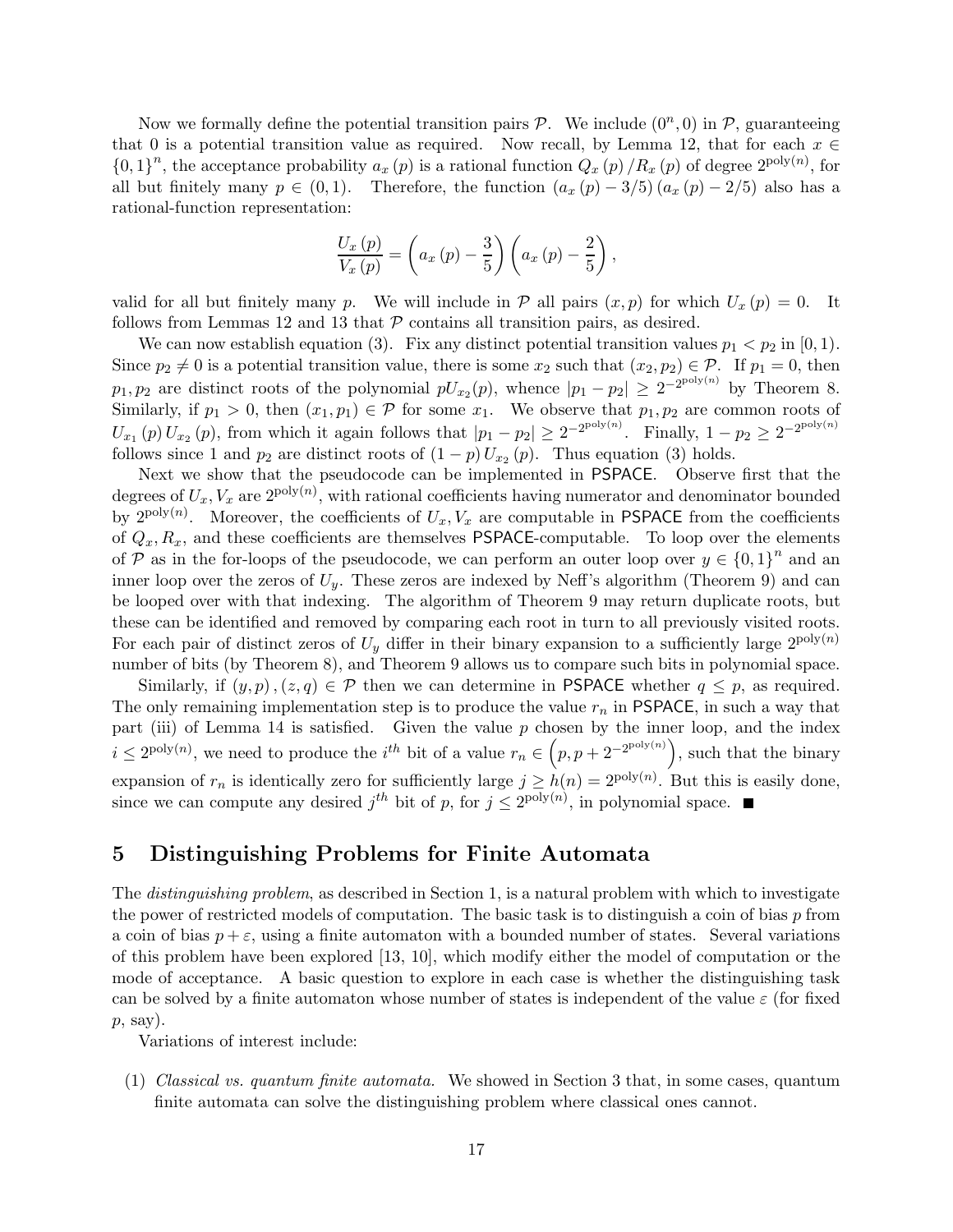

Figure 2: Graphical depiction of the proof of Theorem 2, that  $BQPSPACE/coin = PSPACE/poly$ . For each input  $x \in \{0,1\}^n$ , the acceptance probability of the BQPSPACE/coin machine is a rational function  $a_x(p)$  of the coin bias p, with degree at most  $2^{poly(n)}$ . Such a function can cross the  $a_x(p) = 2/5$  or  $a_x(p) = 3/5$  lines at most  $2^{\text{poly}(n)}$  times. So even considering all  $2^n$  inputs x, there can be at most  $2^{poly(n)}$  crossings in total. It follows that, if we want to specify whether  $a_x(p) < 2/5$  or  $a_x(p) > 3/5$  for all  $2^n$  inputs x simultaneously, it suffices to give only poly  $(n)$  bits of information about p (for example, the total number of crossings to the left of p).

- (2)  $\varepsilon$ -dependent vs.  $\varepsilon$ -independent automata. Can a single automaton M distinguish  $\$_{p}$  from  $\$_{p+\varepsilon}$  for every  $\varepsilon > 0$ , or is a different automaton  $M_{\varepsilon}$  required for different  $\varepsilon$ ?
- (3) Bias 0 vs. bias  $1/2$ . Is the setting  $p = 0$  easier than the setting  $p = 1/2$ ?
- (4) Time-dependent vs. time-independent automata. An alternative, "nonuniform" model of finite automata allows their state-transition function to depend on the *current time step*  $t \geq 0$ , as well as on the current state and the current bit being read. This dependence on t can be arbitrary; the transition function is not required to be computable given  $t$ .
- (5) Acceptance by halting vs. 1 -sided acceptance vs. acceptance in the limit. How does the finite automaton register its final decision? A first possibility is that the automaton halts and enters an  $|$ Accept $\rangle$  state if it thinks the bias is  $p + \varepsilon$ , or halts and enters a  $|$ Reject $\rangle$  state if it thinks the bias is p. A second possibility, which corresponds to the model considered for most of this paper, is that the automaton halts and enters an  $|Accept\rangle$  state if it thinks the bias is  $p+\varepsilon$ , but can reject by simply never halting. A third possibility is that the automaton never needs to halt. In this third model, we designate some subset of the states as "accepting" states," and let  $a_t$  be the probability that the automaton would be found in an accepting state, were it measured at the  $t<sup>th</sup>$  time step. Then the automaton is said to accept in the limit if  $\liminf_{t\to\infty} (a_1+\ldots+a_t)/t \geq 2/3$ , and to reject in the limit if  $\limsup_{t\to\infty} (a_1+\cdots+a_t)/t \leq 1/3$ . The automaton solves the distinguishing problem if it accepts in the limit on a coin of bias  $p + \varepsilon$ , and rejects in the limit on a coin of bias p.

For almost every possible combination of the above, we can determine whether the distinguishing problem can be solved by an automaton whose number of states is independent of  $\varepsilon$ , by using the results and techniques of [13, 10] as well as the present paper. The situation is summarized in the following two tables.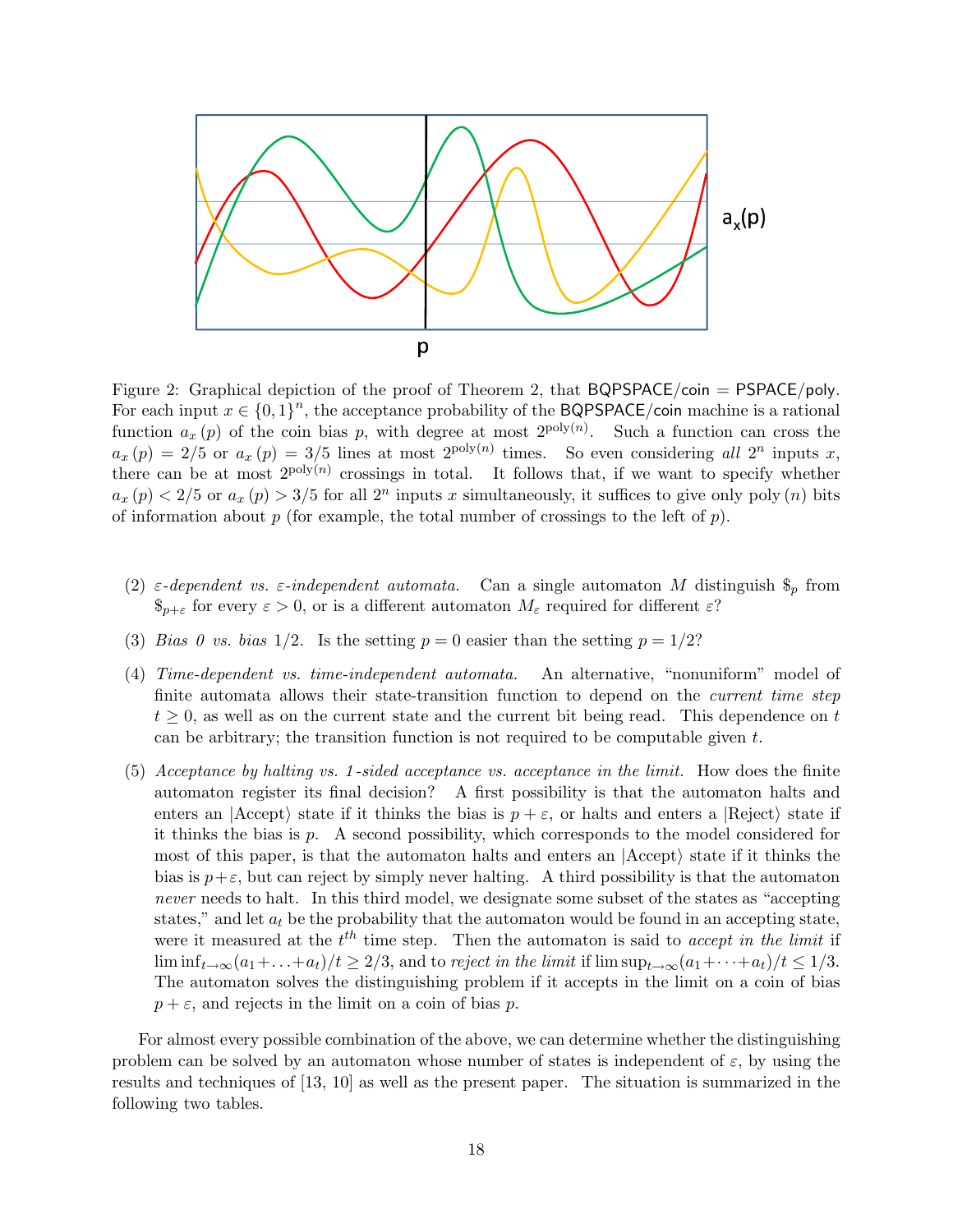| Classical case                 | Coin distinguishing task                  |                |                          |                              |            |            |
|--------------------------------|-------------------------------------------|----------------|--------------------------|------------------------------|------------|------------|
|                                | $rac{1}{2}$ vs. $rac{1}{2} + \varepsilon$ |                |                          | $0 \text{ vs. } \varepsilon$ |            |            |
| Type of automaton              | Halt                                      | 1-Sided        | Limit                    | Halt                         | 1-Sided    | Limit      |
| Fixed                          | No.                                       | No             | No                       | N <sub>o</sub>               | Yes (easy) | Yes        |
| $\varepsilon$ -dependent       | N <sub>o</sub>                            | N <sub>o</sub> | $\mathrm{No}$ [13]       | Yes (easy)                   | Yes        | Yes        |
| Time-dependent                 | No                                        | Yes $[10]$     | Yes                      | No                           | <b>Yes</b> | <b>Yes</b> |
| $\varepsilon$ , time-dependent | $Yes$ [10]                                | Yes            | Yes                      | Yes                          | Yes        | Yes        |
|                                |                                           |                |                          |                              |            |            |
| Quantum case                   | Coin distinguishing task                  |                |                          |                              |            |            |
|                                | $rac{1}{2}$ vs. $rac{1}{2} + \varepsilon$ |                |                          | $0 \text{ vs. } \varepsilon$ |            |            |
| Type of automaton              | Halt                                      | 1-Sided        | Limit                    | Halt                         | 1-Sided    | Limit      |
| Fixed                          | No.                                       | No (here)      | $\overline{\mathcal{L}}$ | No.                          | Yes        | Yes        |
| $\varepsilon$ -dependent       | Yes (here)                                | Yes            | Yes                      | Yes                          | Yes        | Yes        |
| Time-dependent                 | N <sub>o</sub>                            | <b>Yes</b>     | Yes                      | No (easy)                    | Yes        | Yes        |

Let us briefly discuss the possibility and impossibility results.

- (1) Hellman and Cover [13] showed that a classical finite automaton needs  $\Omega(1/\varepsilon)$  states to distinguish  $p = 1/2$  from  $p = 1/2 + \varepsilon$ , even if the transition probabilities can depend on  $\varepsilon$  and the automaton only needs to succeed in the limit.
- (2) By contrast, Theorem 1 shows that an  $\varepsilon$ -dependent quantum finite automaton with only two states can distinguish  $p = 1/2$  from  $p = 1/2 + \varepsilon$  for any  $\varepsilon > 0$ , even if the automaton needs to halt.
- (3) Cover [10] gave a construction of a 4-state time-dependent (but  $\varepsilon$ -independent) classical finite automaton that distinguishes  $p = 1/2$  from  $p = 1/2 + \varepsilon$ , for any  $\varepsilon > 0$ , in the limit of infinitely many coin flips. This automaton can even be made to halt in the case  $p = 1/2 + \varepsilon$ .
- (4) It is easy to modify Cover's construction to get, for any fixed  $\varepsilon > 0$ , a time-dependent, 2-state finite automaton that distinguishes  $p = 1/2$  from  $p = 1/2 + \varepsilon$  with high probability and that halts. Indeed, we simply need to look for a run of  $1/\varepsilon$  consecutive heads, repeating this  $2^{1/\varepsilon}$ times before halting. If such a run is found, then we guess  $p = 1/2 + \varepsilon$ ; otherwise we guess  $p = 1/2.$
- (5) If we merely want to distinguish  $p = 0$  from  $p = \varepsilon$ , then even simpler constructions suffice. With an  $\varepsilon$ -dependent finite automaton, at every time step we flip the coin with probability  $1 - \varepsilon$ ; otherwise we halt and guess  $p = 0$ . If the coin ever lands heads, then we halt and output  $p = \varepsilon$ . Indeed, even an  $\varepsilon$ -independent finite automaton can distinguish  $p = 0$  from  $p = \varepsilon$  in the 1-sided model, by flipping the coin over and over, and accepting if the coin ever lands heads.
- (6) It is not hard to show that even a time-dependent, quantum finite automaton cannot solve the distinguishing problem, even for  $p = 0$  versus  $p = \varepsilon$ , provided that (i) the automaton has to halt when outputting its answer, and (ii) the same automaton has to work for every ε. The argument is simple: given a candidate automaton M, keep decreasing ε > 0 until M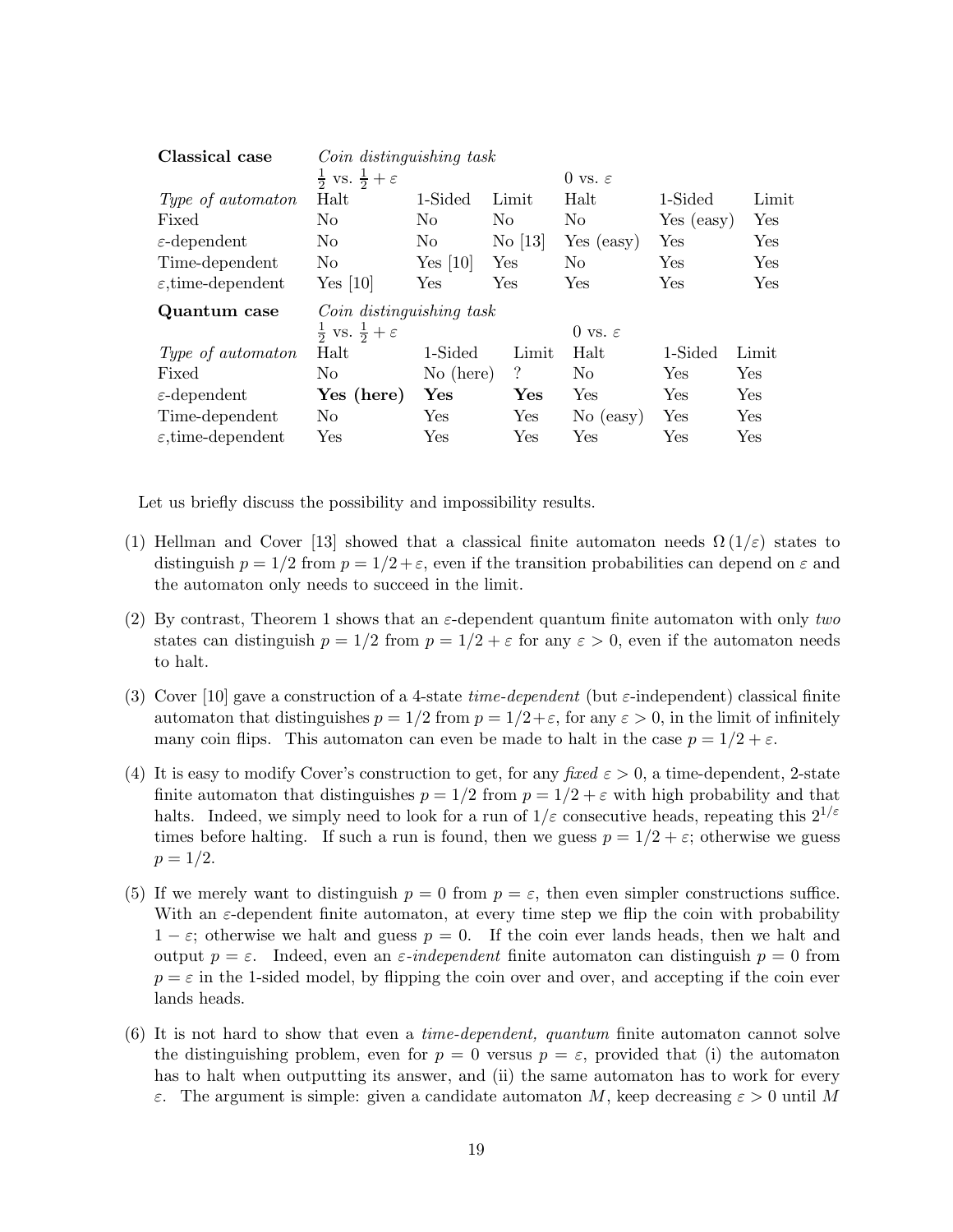halts, with high probability, before observing a single heads. This must be possible, since even if  $p = 0$  (i.e., the coin *never* lands heads), M still needs to halt with high probability. Thus, we can simply wait for M to halt with high probability—say, after t coin flips—and then set  $\varepsilon \ll 1/t$ . Once we have done this, we have found a value of  $\varepsilon$  such that M cannot distinguish  $p = 0$  from  $p = \varepsilon$ , since in both cases M sees only tails with high probability.

## 6 Open Problems

(1) Our advice-coin computational model can be generalized significantly, as follows. Let BQPSPACE/dice  $(m, k)$  be the class of languages decidable by a BQPSPACE machine that can sample from m distributions  $\mathcal{D}_1,\ldots,\mathcal{D}_m$ , each of which takes values in  $\{1,\ldots,k\}$  (thus, these are "k-sided dice"). Note that  $BQPSPACE/coin = BQPSPACE/dice(1, 2)$ .

We conjecture that

 $BQPSPACE/dice (1, poly(n)) = BQPSPACE/dice (poly(n), 2) = PSPACE/poly.$ 

Furthermore, we are hopeful that the techniques of this paper can shed light on this and similar questions.<sup>7</sup>

- (2) Not all combinations of model features in Section 5 are well-understood. In particular, can we distinguish a coin with bias  $p = 1/2$  from a coin with bias  $p = 1/2 + \varepsilon$  using a quantum finite automaton, not dependent on  $\varepsilon$ , that only needs to succeed in the limit?
- (3) Given any degree-d rational function  $a(p)$  such that  $0 \le a(p) \le 1$  for all  $0 \le p \le 1$ , does there exist a d-state (or at least poly  $(d)$ -state) quantum finite automaton M such that  $Pr[M(\$_{n}])$  accepts =  $a(p)$ ?

## 7 Acknowledgments

We thank Erik Demaine for suggesting the advice coins problem to us, and Piotr Indyk for pointing us to the Hellman-Cover Theorem.

## References

- [1] S. Aaronson. BQP and the polynomial hierarchy. In Proc. ACM STOC, 2010. arXiv:0910.4698.
- [2] S. Aaronson and J. Watrous. Closed timelike curves make quantum and classical computing equivalent. Proc. Roy. Soc. London, (A465):631–647, 2009. arXiv:0808.2669.
- [3] M. Ajtai.  $\Sigma_1^1$ -formulae on finite structures. Ann. Pure Appl. Logic, 24:1–48, 1983.
- [4] K. Amano. Bounds on the size of small depth circuits for approximating majority. In S. Albers, A. Marchetti-Spaccamela, Y. Matias, S. E. Nikoletseas, and W. Thomas, editors, ICALP (1), volume 5555 of Lecture Notes in Computer Science, pages 59–70. Springer, 2009.
- [5] S. Basu, R. Pollack, and M. Roy. Algorithms in Real Algebraic Geometry. Springer, 2006.

<sup>&</sup>lt;sup>7</sup>Note that the distinguishing problem for k-sided dice, for  $k > 2$ , is addressed by the more general form of the theorem of Hellman and Cover [13], while the distinguishing problem for read-once branching programs was explored by Brody and Verbin [9].